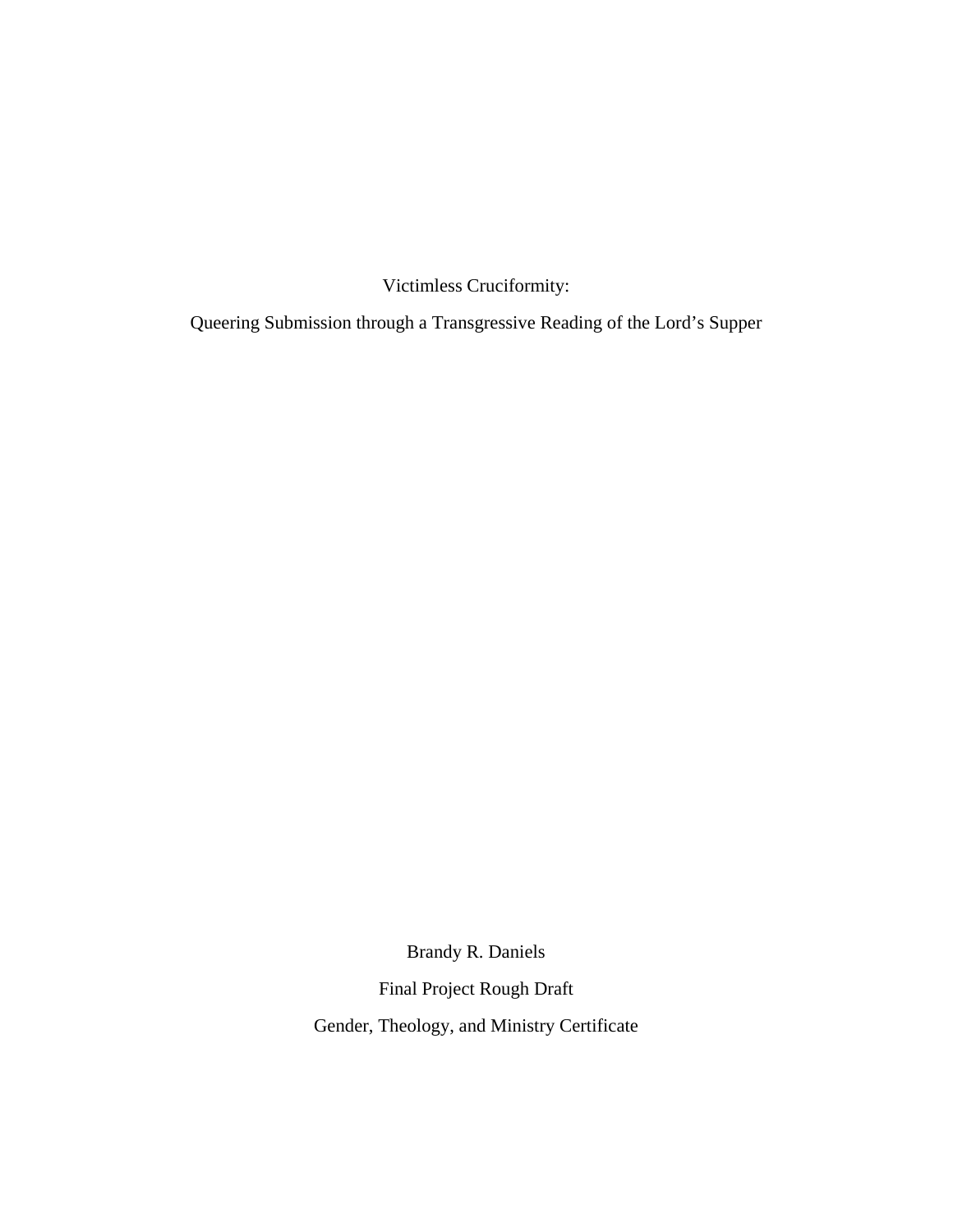**"Male and female are created through the erotization of dominance and submission. The man/woman difference and the dominance/submission dynamic define each other. This is the social meaning of sex and the distinctively feminist account of gender inequality." – Catharine MacKinnon[i](#page-30-0)**

**"…'power' is undeniably in vogue…'submission' most emphatically is not."- Sarah Coakley[ii](#page-31-0)**

**" To deconstruct the concept of matter or that of bodies is not to negate or refuse either term. To deconstruct these terms means, rather, to continue to use them, to repeat them, to repeat them subversively, and to displace them from the contexts in which they have been deployed as instruments of oppressive power." – Judith Butler[iii](#page-31-0)**

Submission is not often discussed with high regard in contemporary Western culture. Submission, if discussed at all, is understood as something to be avoided – a risk to one's freedom; to one's sense of control and power. Much, however, has been written regarding power and its effects, with this idea of power rooted in agency and freedom.<sup>[iv](#page-31-0)</sup> Sarah Coakley correctly points out that the Enlightenment demand for autonomy, despite the intellectual criticism it has accrued in contemporary philosophical debate, "has in practice barely been softened by postmodernity's more nebulous question for the state of agency." She goes on to point out that neither in autonomy or agency "is any concomitant form of human 'submission' an ob[v](#page-31-0)ious asset."<sup>v</sup> In other words, submission has been denounced by both modernity and postmodernity—considered an affront to freedom.

The denouncement of submission raises concerns for Christian theologians and practitioners who have to acknowledge Biblical motifs of submission, most notably in the life and crucifixion of Christ. Philippians 2:4-8, found in the Christian New Testament, is one of the most cited texts conveying the submission of Christ, and calling Christ's followers to the same:

Let each of you look not to his own interests, but to the interests of others. Let the same mind be in you that was in Christ Jesus, who, though he was in the form of God, did not regard equality with God as something to be exploited, but emptied himself, taking the form of a slave, being born in human likeness. And being found in human form, he humbled himself and became obedient to the point of death—even death on a cross. <sup>[vi](#page-31-0)</sup>

Because Christ is central to Christianity, those who view Christian Scriptures with some sort of authority cannot ignore texts such as this one; the question of submission's role must be asked.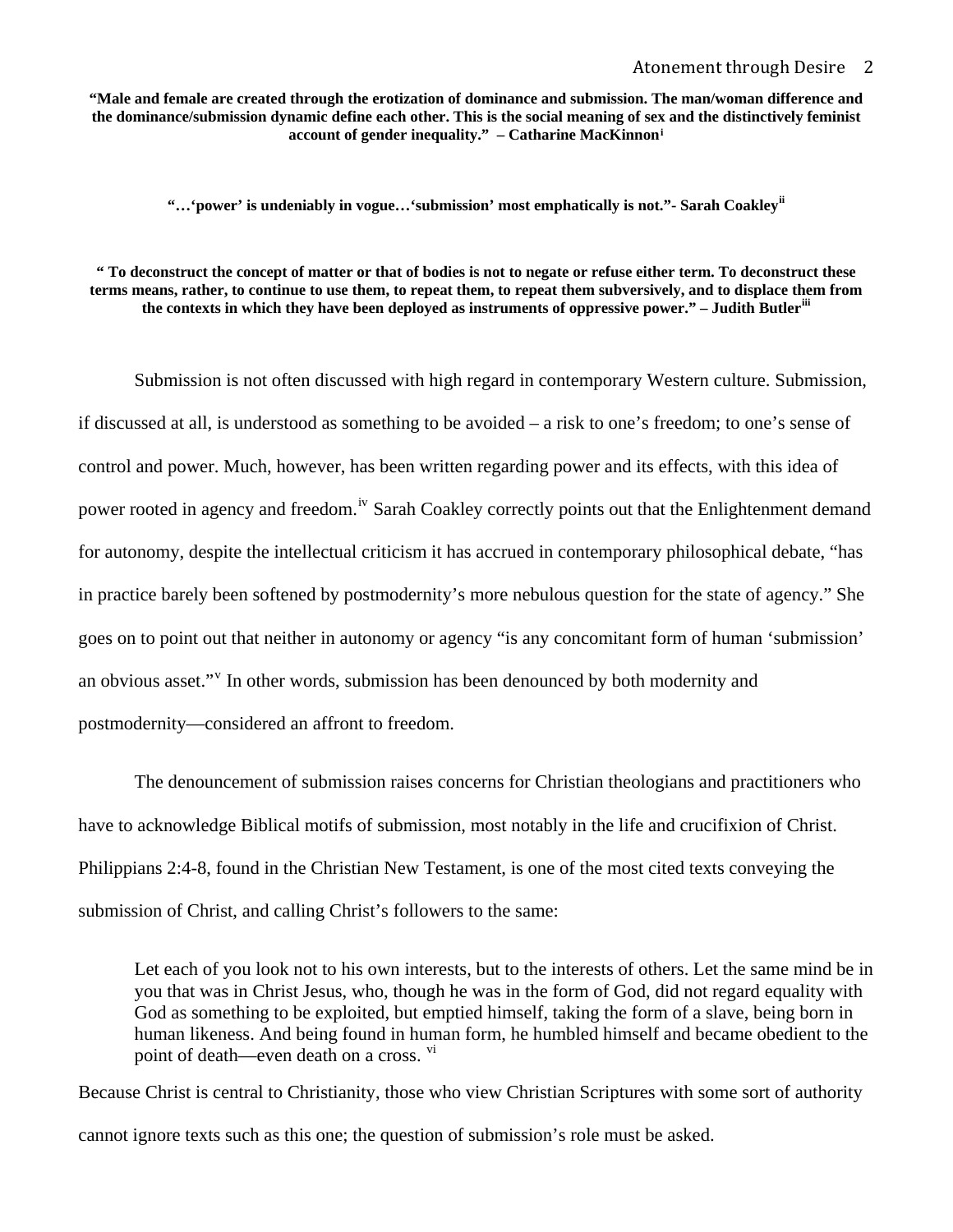While some would argue that Christian submission is an entirely positive concept, others would note that there have also been many instances in which notions of submission have been used to women's harm, as well as harm to other oppressed and marginalized groups that feminist ideology seeks to support. Calls to submission such as those found in Philippians have been used to encourage women to stay in violent situations, to reprove slaves to stay obedient to their masters, and to silence voices that need to speak. Women, and other minorities throughout the centuries, have given up on Scripture, or chosen to ignore certain parts of it because of texts on submission. In her book, *Postcolonial Imagination and Feminist Theology*, Kwok Pui-Lan tells the story of Chinese women at the turn of the century who used pins to cut out the Bible verses where Paul instructed women to be submissive and remain silent in church.<sup>[vii](#page-31-0)</sup> Howard Thurman tells a similar story in *Jesus and the Disinherited*, explaining how his grandmother would not allow him to read any Pauline letters because her master so often used them to support her slave status.<sup>[viii](#page-31-0)</sup> Feminist theologian Daphne Hampson comments on this reality more explicitly in her book *Theology and Feminism.* "For women," she explains, "the theme of self-emptying and self-abnegation is far from helpful as a paradigm."<sup>[ix](#page-31-0)</sup> For many feminists, theological notions of submission are more of a source of grief and pain then Good News.

These opposing positions on submission place those of us who identify as Christian and feminist in a paradoxical conundrum. Are we to affirm equality and agency and undermine the authority of Christian Scripture, or so we risk harming marginalized people in order to uphold the integrity of the Biblical texts? Neither option seems appropriate on its own, but perhaps there is a way to, as the metaphor goes, " have our cake and eat it too." It is the goal of this paper to show how that might be possible. In this paper, I will argue that one can affirm *both* Scriptural accounts of submission and a feminist ideology that resists oppression by offering a "queer" reading of Christ's crucifixion and the events leading up to it. Using methodology made popular by critical theorist Judith Butler, I hope to construct a different reading of Christian Scripture, and more specifically, of the Lord's Supper--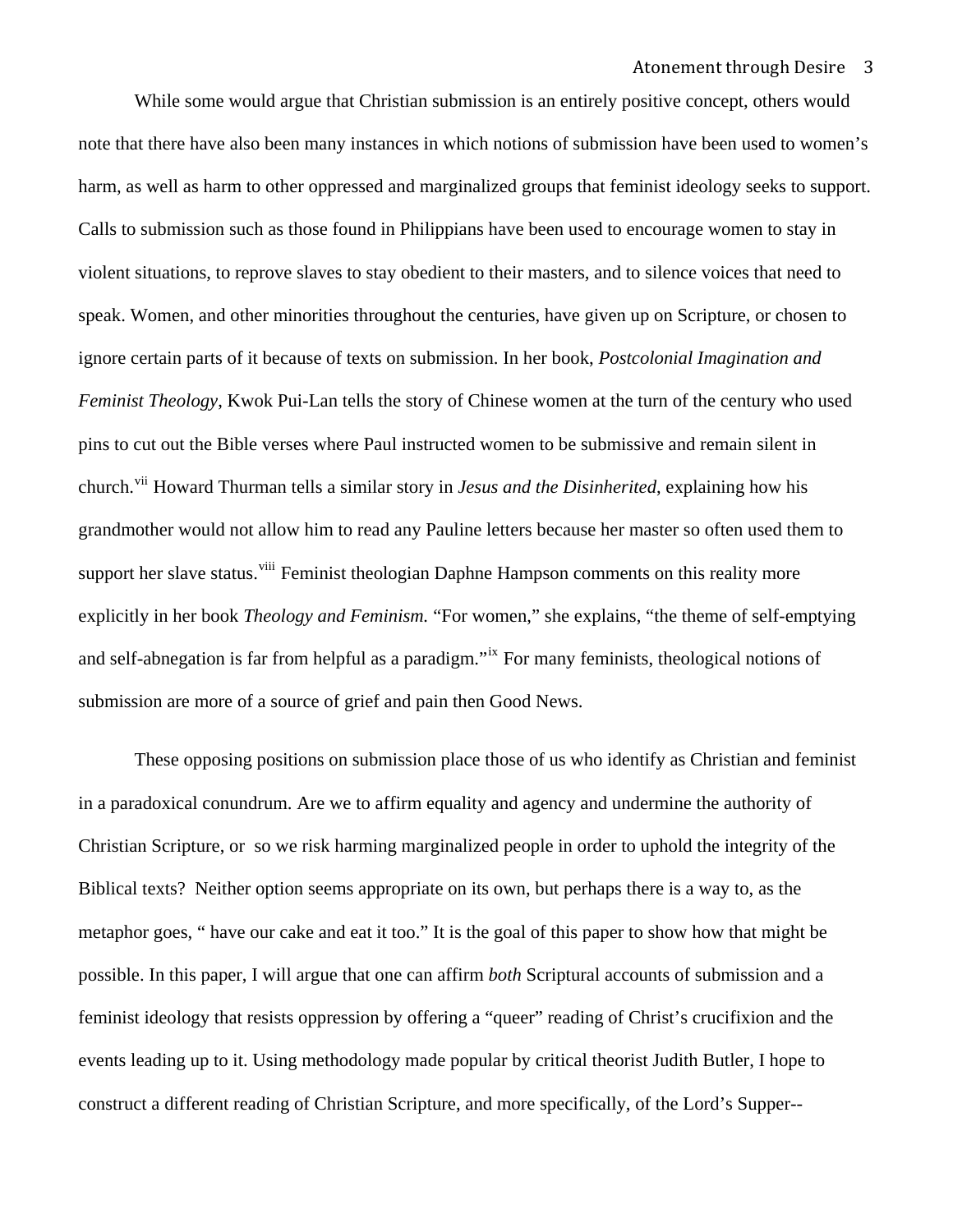suggesting that submission can be a form of agency, and volitional suffering as an act of desire. This, I believe, offers a way of reading the Christian narrative faithfully while still affirming feminist ideology.

This paper is organized into four parts: In part one, I explore the ways in which traditional Christian narratives of hierarchy and submission are problematic to feminist concerns. In this section, I discuss the ways in which notions of submission have been used to oppress women and other minorities. In part two, I explore traditional feminist responses to Christian notions of submission, seen primarily in the works of feminist scholars Catharine MacKinnon and Andrea Dworkin. While it appears intuitive to respond to problems resulting from submissiveness, with a desire to disavow it and dismantle notions of hierarchy, I will argue that this is not the most theoretically or pragmatically effective.

Whereas parts one and two are primarily deconstructive, parts three and four are primarily reconstructive, and make up the most substantial section of this paper. In part three, I attempt to demonstrate how Christian feminists can "have their cake and eat it too," by offering a reading of Christ's crucifixion and the events leading up to the event in a way that views Christ's action of submissiveness as a subversion of the notion that hierarchy is oppressive.

By reading Christ's willfulness as an act of desire, and the scene at the Lord's Supper as a subversive acceptance of submission, I hope to demonstrate a way in which submission can be seen as an act of agency instead of solely oppressive. Finally, in part four, I discuss the implications of reading volitional suffering as desire on Christian theo-praxis and feminist ideology. My hope is that this construction offers a way out of the feminist tendency towards a victim mentality and allows Christian feminists to remain faithful to Christian Scripture amidst seemingly competing ideologies.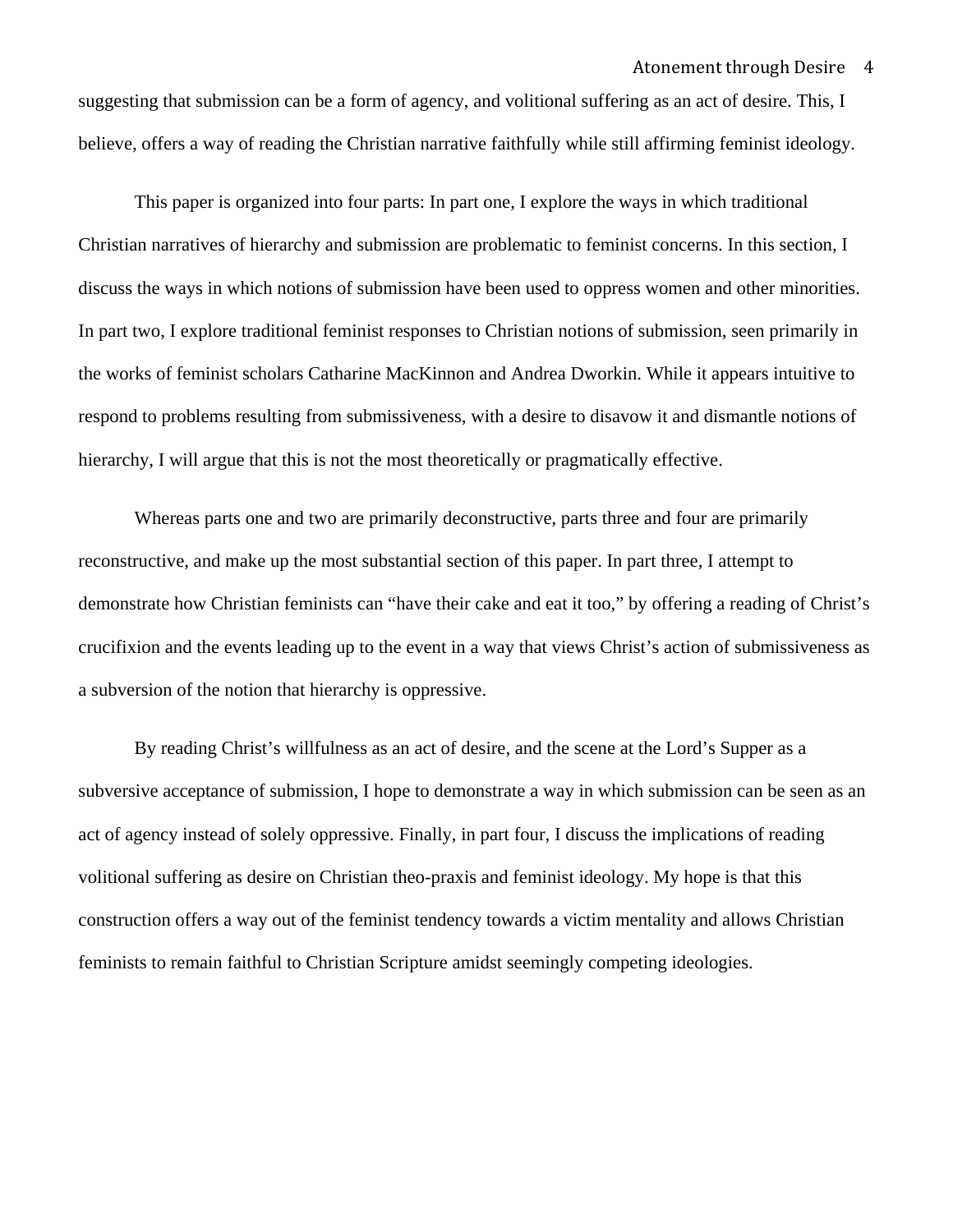# Part One

**"Theologians have always fantasized a female hanging on the cross..."– Mary Daly[x](#page-31-0)**

**"For the punishment that she is now subjected to the man was imposed on her after sin and because of sin, just as other**  hardships and dangers were: travail, pain, and countless other vexations. Therefore Eve was not like the woman of **today: her state was far better and more excellent, and she was in no respect inferior to Adam, whether you count the qualities of the body or those of the mind." – Martin Luther[xi](#page-31-0)**

**"A battering husband, in addition to physically beating his wide, also regularly raped her. She interpreted this pattern of abuse as God's way of correcting her tendency to rebel against the authority of her husband." – Marie Fortune[xii](#page-31-0)**

**"An abused God merely legitimates abuse." – Sarah Coakley[xiii](#page-31-0)**

 The subjugation of women has too often been legitimated through use of Christian Scripture by both men and women. Historically, the church has predominantly read Christian Scripture in a way that requires the subordination of women. The history of the subordination of women in the church is extensive, and far beyond the scope of this paper.<sup>[xiv](#page-31-0)</sup> However, I will attempt to lay out an outline of the subordination of women in the church by looking at a smattering of works by various church Fathers, as well as some of the writings of Protestant Reformer Martin Luther and Reformed theologian Karl Barth.

 In many ways, the Church Fathers laid the foundation for the submission of women in Christian thought. Alvin Schmidt, in his book *Veiled and Silenced: How Culture Shaped Sexist Theology,* shows in great detail how Christian history has legitimated the submission of women by painting them as evil, inferior, unclean, and unequal.<sup>[xv](#page-31-0)</sup> Much of the call for women to be submissive came from the belief that Eve was directly and solely responsible for the Fall. In *De Carne Christ*, Tertullian, who has been deemed by many to be the first real misogynist in the church, notes that Eve was the one who believed the serpent and thus brought evil into the world.<sup>[xvi](#page-31-0)</sup> While he goes on to cede that Mary believing Gabriel brought salvation to the world and therefore the destruction brought about by the female sex was restored to salvation by the same sex, he holds that this did not remove the shame and need for expiation on the part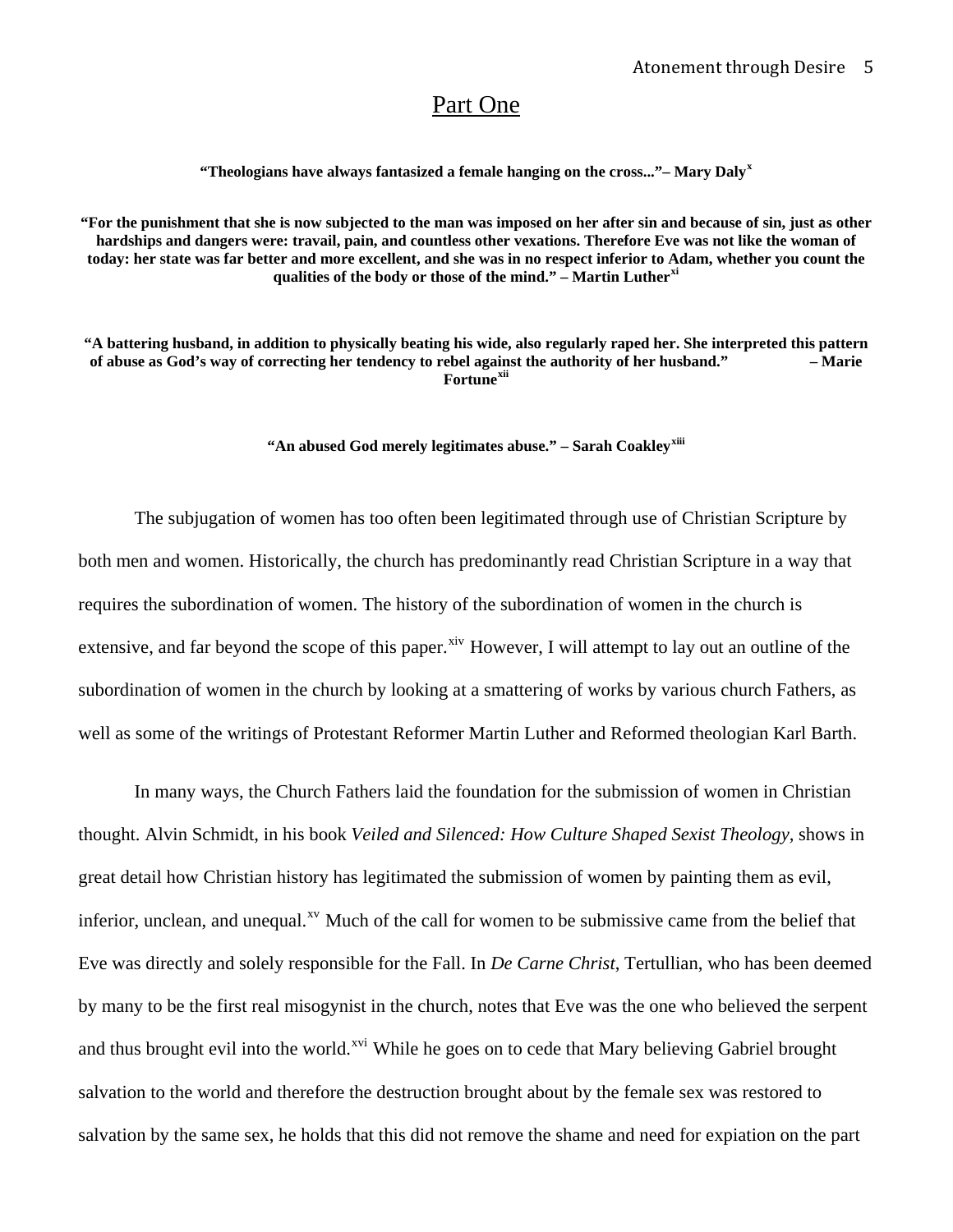of every woman alive, which he talks about at great length in his work *De Cultu Fem,* and which I will

quote at some length here:

…no one of you at all, best beloved sisters, from the time that she had first "known the Lord," and learned concerning her own condition, would have desired too gladsome a style of dress; so as not rather to go about in humble garb, and rather to affect meanness of appearance, walking about as Eve mourning and repentant, in order that by every garb of penitence she might the more fully expiate that which she derives from Eve, —the ignominy, I mean, of the first sin, and the odium of human perdition. "In pain and anxieties dost thou bear, woman, and toward thine husband they inclination, and he lords it over thee." And do you not know now that you are an Eve? The sentence of God on this sex of yours lives in this age: the guilt of necessity live too. *You are the devil's gateway; you are the unsealer of that (forbidden) tree: you are the first deserter of the divine law: you are she who persuaded him whom the devil was not valiant enough to attack. You destroyed so easily God's image, man. On account of your desert—that is, death—even the Son of*  God had to die. <sup>[xvii](#page-31-0)</sup>

 Tertullian's contemporary, Clement, appeared much less misogynistic in comparison. He seems to have admitted women into his lectures and showed appreciation for their capacity for wisdom.<sup>[xviii](#page-31-0)</sup> Yet, at the same time, Clement was cautious, and remarked that he believed women were likely to become sirens and sources of sin. He believed that their dresses should not be soft and clingy, and should be hemmed below the ankles. Women were to wear veils, but not circumvent their purposes by wearing purple ones, since colors attract attention and inflame the lusts.<sup>[xix](#page-31-0)</sup> In his discourse on the inherent manliness and importance of beards, Clement's thoughts on the status of women are clear. He writes: "His characteristic is action; hers, passivity. For what is hairy is by nature drier and warmer than what is bare; therefore, the male is hairier and more warm-blooded than the female; the uncastrated, than the castrated; the mature, than the immature."<sup>[xx](#page-31-0)</sup>

 This perspective of women as passive, lustful, and immature has implications for the Church Fathers on how women were to live. Ephiphanius of Salamis, a bishop in the  $4<sup>th</sup>$  century, taught that the devil was unable to tempt Adam because of Adam's superiority, so he turned to Eve, who he was able to seduce because of her ignorance. This ignorance is not only a feminine quality, but also reason for women to be subordinate.<sup>[xxi](#page-31-0)</sup> Augustine also points to the required submission of women because of women's intrinsic lustful nature. Ideally, women should remain virgins, for the marital act was seen as intrinsically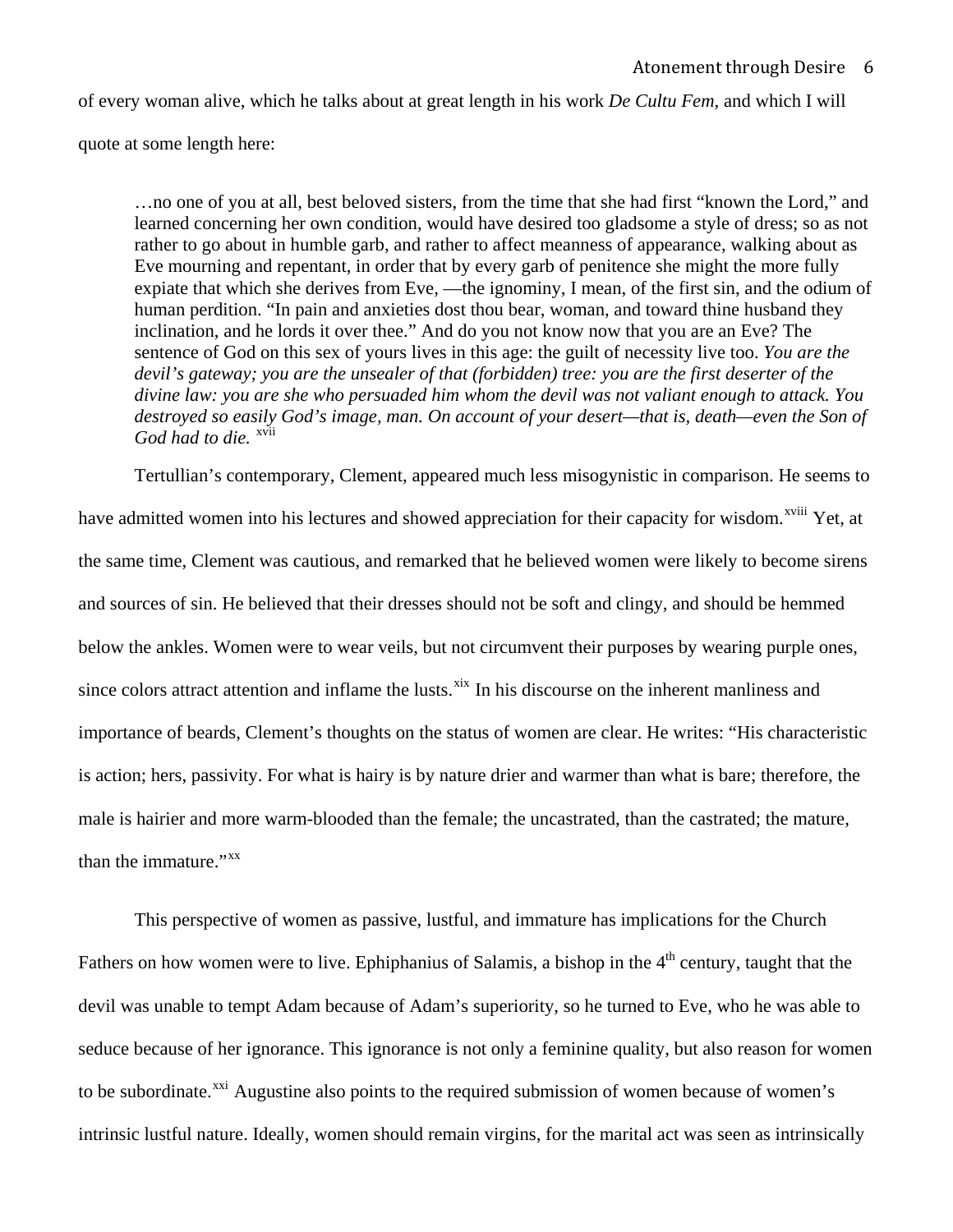debasing to a woman. She could only be consoled for her loss of integrity by dedicating her daughters to virginity and thereby regaining in them what she has lost in herself.<sup>[xxii](#page-31-0)</sup> If she must sink to the lowest position of outright evil and become a "mere wife," she is exhorted to be entirely meek and to submit herself, mind and body, to her husband who is her head, and who has complete proprietary rights over her body – even to the point of death.<sup>[xxiii](#page-31-0)</sup> For many (if not all) of the church Fathers, women were inherently inferior to men and therefore required to be submissive and subordinate.

 This view of women's inferiority extended far beyond late antiquity, and pervaded theological thought through the works of other key theological thinkers such as Martin Luther and Karl Barth. While Martin Luther undoubtedly had a higher view of women than most of his predecessors— he acknowledged and elevated the value of the woman's role in matrimony, and called the Papacy "despisers of women" because of their negative view of marriage<sup> $xxiv$ </sup>—he still held a theology that painted women in the *lesser* role of the marriage union.<sup>[xxv](#page-31-0)</sup> While Luther honored wives for the tasks they perform, seeing them as part of the Christian vocation, it was strict obedience to the husband, along with caring for the children, that marks what Luther calls, "golden, noble works."<sup>[xxvi](#page-32-0)</sup> Luther was clear that women were still in a place of subordination to men. "A man is nobler than woman," he writes in a commentary on 1 Corinthians<sup>[xxvii](#page-32-0)</sup>, and in speaking of Eve, he hardly sounds different from the Fathers of the previous millennia, suggesting that "we can hardly speak of her without shame."<sup>[xxviii](#page-32-0)</sup> Luther spoke of women more highly than his predecessors, but still viewed the female as subordinate and lesser than the male.

 Karl Barth is an immensely influential figure within the history of Christian thought. In the scene of crisis after the First World War, Barth sought resources from within the Christian tradition in order to revitalize the Church. Barth articulated the failure of the tradition of Christian liberalism and looked for revitalization through a return to the Word, as revealed to the world through Christ and through the Christian Scriptures. Barth was deemed the most important theologian since Thomas Aquinas by Pope Pius XII, and considered the founder of neo-orthodoxy. He had transformed contemporary Protestant theology.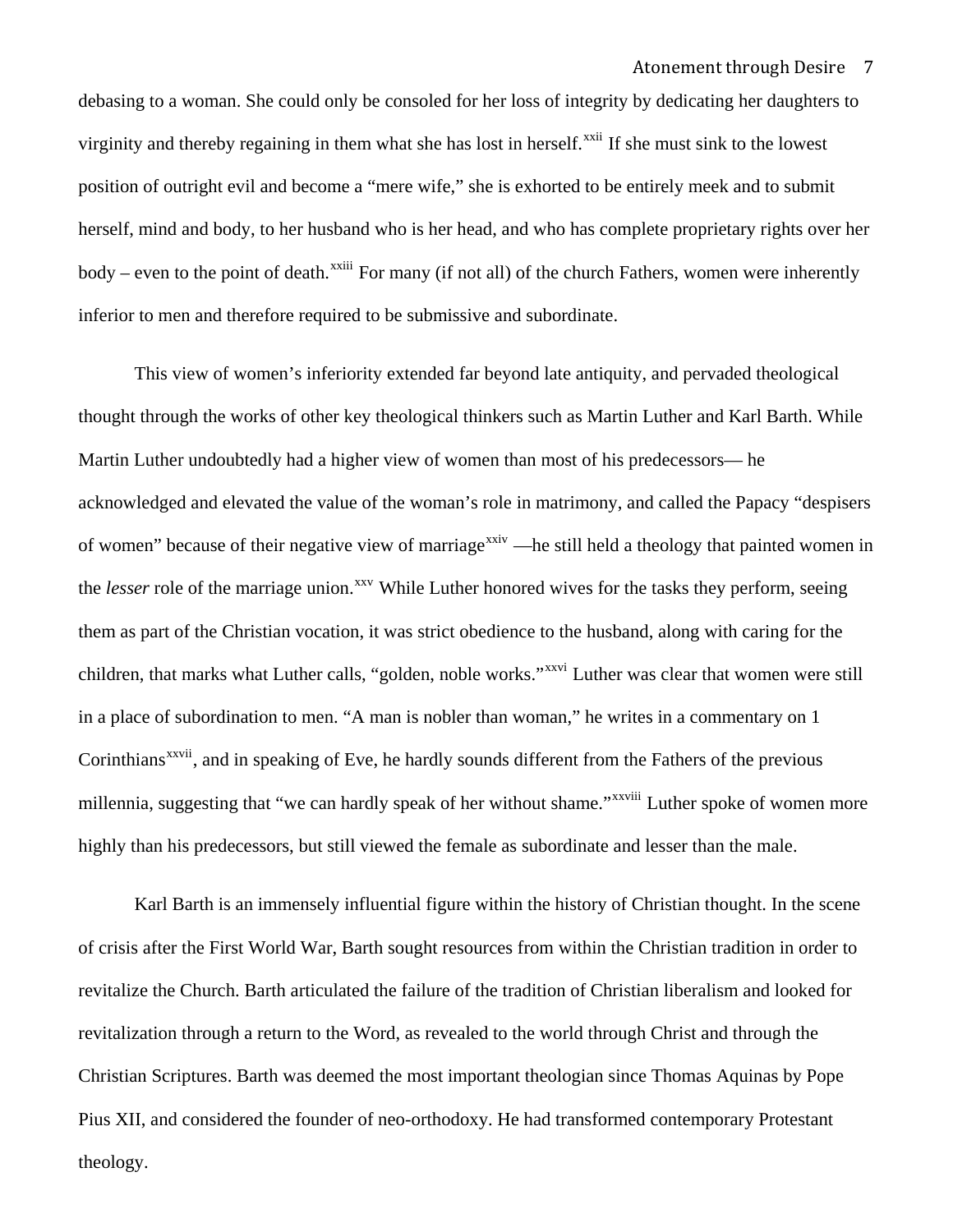Despite the immense contributions Barth has made to Christian theological thought, his views on male/female relationships have perpetuated the subordination and subjugation of women. As Joan Arnold Romero remarks in *Religion and Sexism*: "Barth rejects any view that would make men and women equal, because the sexual differentiation itself is the sign of limitation proper to the creature."<sup>[xxix](#page-32-0)</sup> This position is necessary for Barth because of the way in which he believes that humanity images the Trinity. We are told that human beings were created in the basic form of the duality of man/woman, as the image of the God who is not solitary. But, whereas in man the I and the Thou are two different individuals, in God, the I and the Thou are the same individual.<sup>[xxx](#page-32-0)</sup> For Barth, the unity of the I-Thou relationship is in man and woman together. Where the relation is one of equality-of-oneness-in-being in the Trinity, in human beings—because human beings are differentiated from God—the relationship is one of inequality and duality. Barth explains that God did not create one sex alone, "but the unequal duality for man and woman in the basic form of duality."[xxxi](#page-32-0) For Barth, union is achieved by a relationship of superordination/subordination. Of course, it is the woman who is to function as the role of the subordinate.

 For Barth, the qualitative difference between God and humankind is demonstrated in the difference between man and woman. Man is to honor the lordship of Christ and paralleled on the human level; whereas, woman is to honor Christ through her relationship to the man who functions as her lord to whom she is bound in obedient love.<sup>[xxxii](#page-32-0)</sup> Though acknowledging for the possibility that women may be oppressed, Barth exhorts women to remain subordinated. To be truly liberated she should not protest, for her rebellion may be an indication of the same contempt for divine order that man's oppression of her would reveal. Her response of faith is to keep her proper place, to follow man's initiative; in doing so, she might lead him to repentance.<sup>[xxxiii](#page-32-0)</sup> This call to subordination is one often used by pastors who have all too readily risked women's harm – some even to the point of death. But for Barth, subordination is theologically merited and important, even in light of such risks.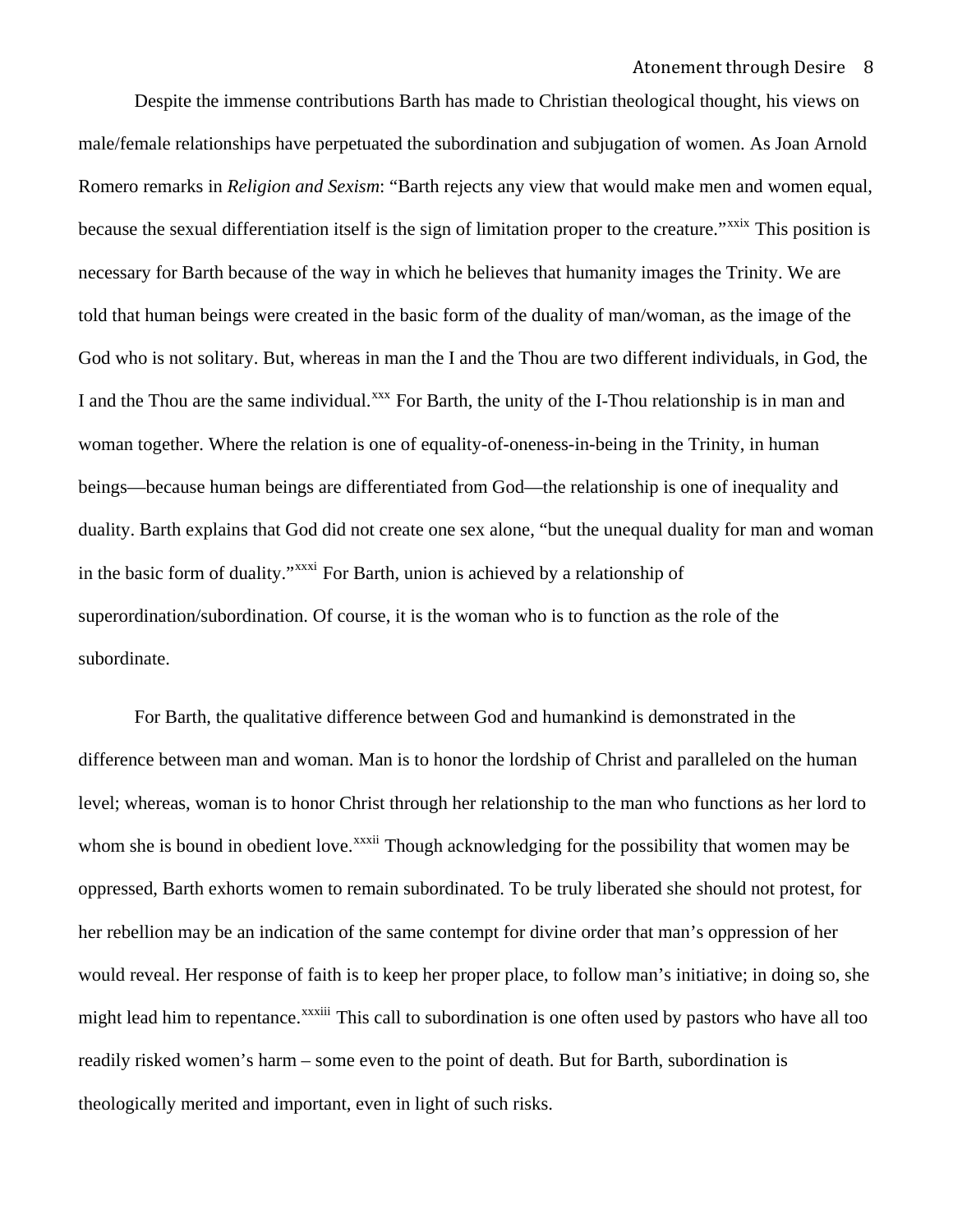Like those who have preceded him, Barth doesn't avoid outright misogynism. At one point in his work he rejects any artistic, literary, or theological representations of Christ that have added female elements, remarking that this is a falsification of the image of Christ, and that Christian art has wrongfully given Christ "that well known and frightful mixture of masculine and feminine traits…instead of honourably at least in the form of a man."<sup>x[xxxiv](#page-32-0)</sup> Though Barth reformed Christian theology in significant ways, he did not seem to do much to improve the status or lives of women within the Church—instead, he reinforced thinking that has oppressed women and, in many instances, even risked their lives.

The view of women as subordinate and inferior has had deep impact on the lives of women in the church throughout the centuries. The silencing of women in the church gained momentum with St. Jerome. Jerome was the influential ascetic who popularized belief in Mary's perpetual virginity, and gave the church the Latin Vulgate. He was unequivocally opposed to hearing a woman's voice in public. In a letter to the Pelagians he writes:

And you are not content with having given your cohort a knowledge of Scriptures, but you must delight yourself with their [women's] songs and canticles, for you have a heading to the effect that 'Women also should sing unto God.' Who does not know that women should sing in the privacy of their rooms, away from the company of men and the crowded congregations? But you allow what is not lawful. $\frac{xxxx}{}$ 

Jerome was clearly appalled that the Pelagians would give women the right to sing in the presence of men.

 Banning women from singing in church services evidently existed for centuries following St. Jerome. Some 500 years after Jerome, Pope Leo IV issued a canon that continued to bar women from singing in church.<sup>[xxxvi](#page-32-0)</sup> In the thirteenth century, Thomas Aquinas remarks in the *Summa* that "the voice of a woman is an invitation to lust, and therefore must not be heard in the church."<sup>[xxxvii](#page-32-0)</sup> While the church has certainly come a long way since the thirteenth century – today women are allowed to sing publicly even in ultraconservative and fundamentalist churches – the aftereffects of this thinking have not completely subsided. The Southern Baptist Church, America's largest Protestant body with over 16 million members and more than 42,000 churches, does not believe in the ordination of women. A section within their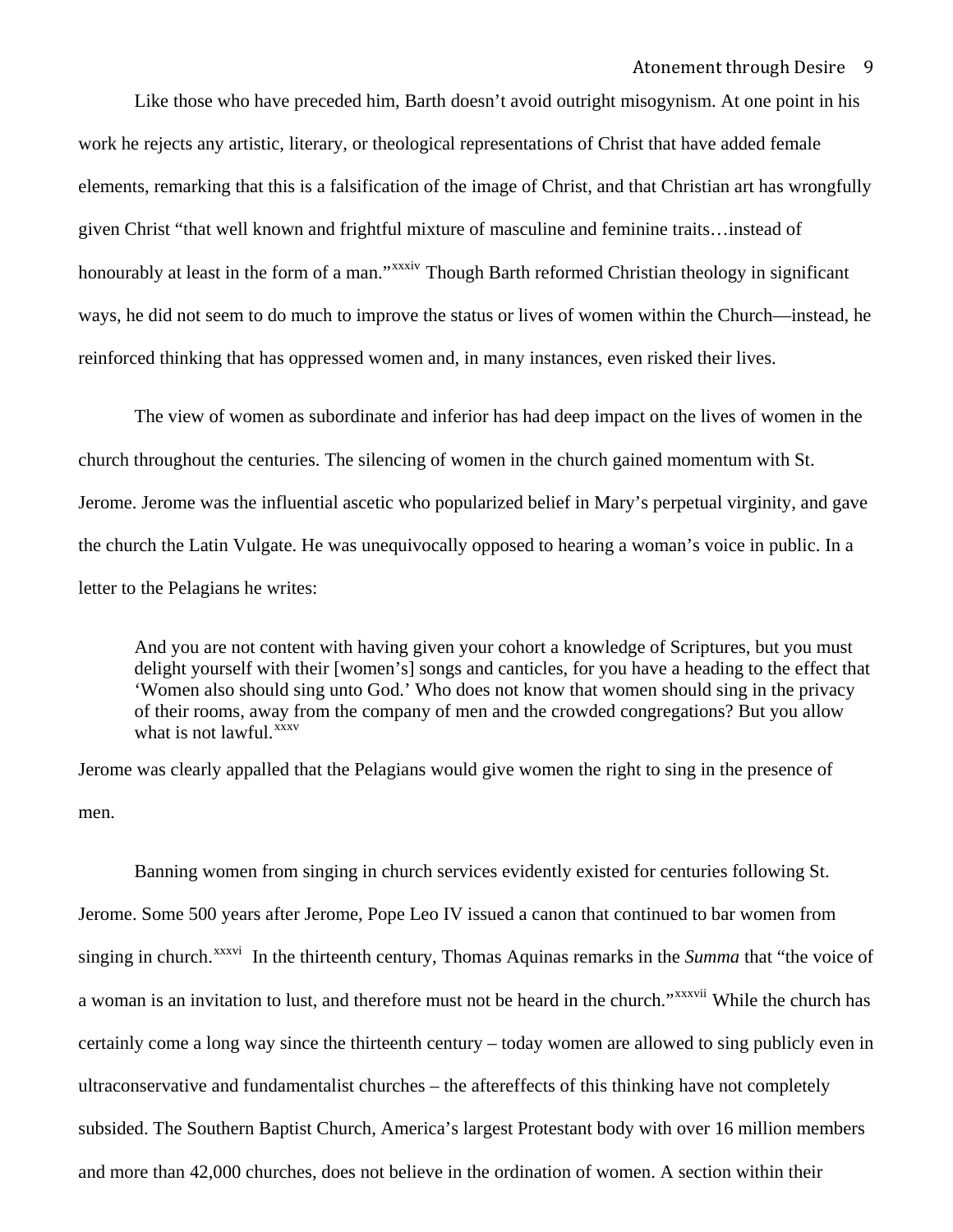as the Presbyterian Church in America, the Seventh Day Adventists, and the Lutheran Church-Missouri statement of faith regarding the pastorate reads: "While both men and women are gifted for service in the church, the office of pastor is limited to men as qualified by Scripture."<sup>x[xxxviii](#page-32-0)</sup> Other denominations, such Synod, also do not ordain women; neither does the Roman Catholic Church. While the barring of women from ministry, and thus from full equality in the Church, has certainly been harmful, far more devastating occurrences have resulted from the commanded subordination of women—most notably, domestic violence.

 According to the most recent records from the American Bar Association Commission on Domestic Violence, one in four women have been victims of domestic violence at some point in their lives.<sup>[xxxix](#page-32-0)</sup> The Department of Justice reports that, on average, more than three women are murdered by their husbands or boyfriends every day.<sup>[xl](#page-32-0)</sup> There is no indication that these numbers differ within religious communities. A study by the Rave Institute has reported that over 83-percent of pastors counseled at least one abused woman during their tenure.<sup>[xli](#page-32-0)</sup> In many cases, pastors, because of their perspectives on women's subordination and submission, have encouraged women to stay in violent situations.

In *No Place for Abuse,* a book about domestic violence in Christian communities, Catherine Clark Kroeger and Nancy Nason-Clark explain how this has impacted women in religious communities:

…some religious women feel that God does not permit them to leave, that marriage is forever no matter how cruel their husband's treatment, that this may be their cross to bear, or that perpetual forgiveness of their husband for his repeated behavior is God's expectation. For women such as these, it is often very difficult to sort out the difference between long-suffering in honor to Christ and to their marriage vows and actively contributing to the danger of their own lives.<sup>[xlii](#page-32-0)</sup>

Regardless of whether religious leaders really do encourage women to endure abuse, something in the church is causing women to believe they should endure it. For women who are suffering, this news is *not* Good News.

Kroeger and Nason-Clark are not the only ones to look at the impact of the church on women in domestic violence situations. In her book, *Sexual Violence: The Unmentionable Sin*, Marie Fortune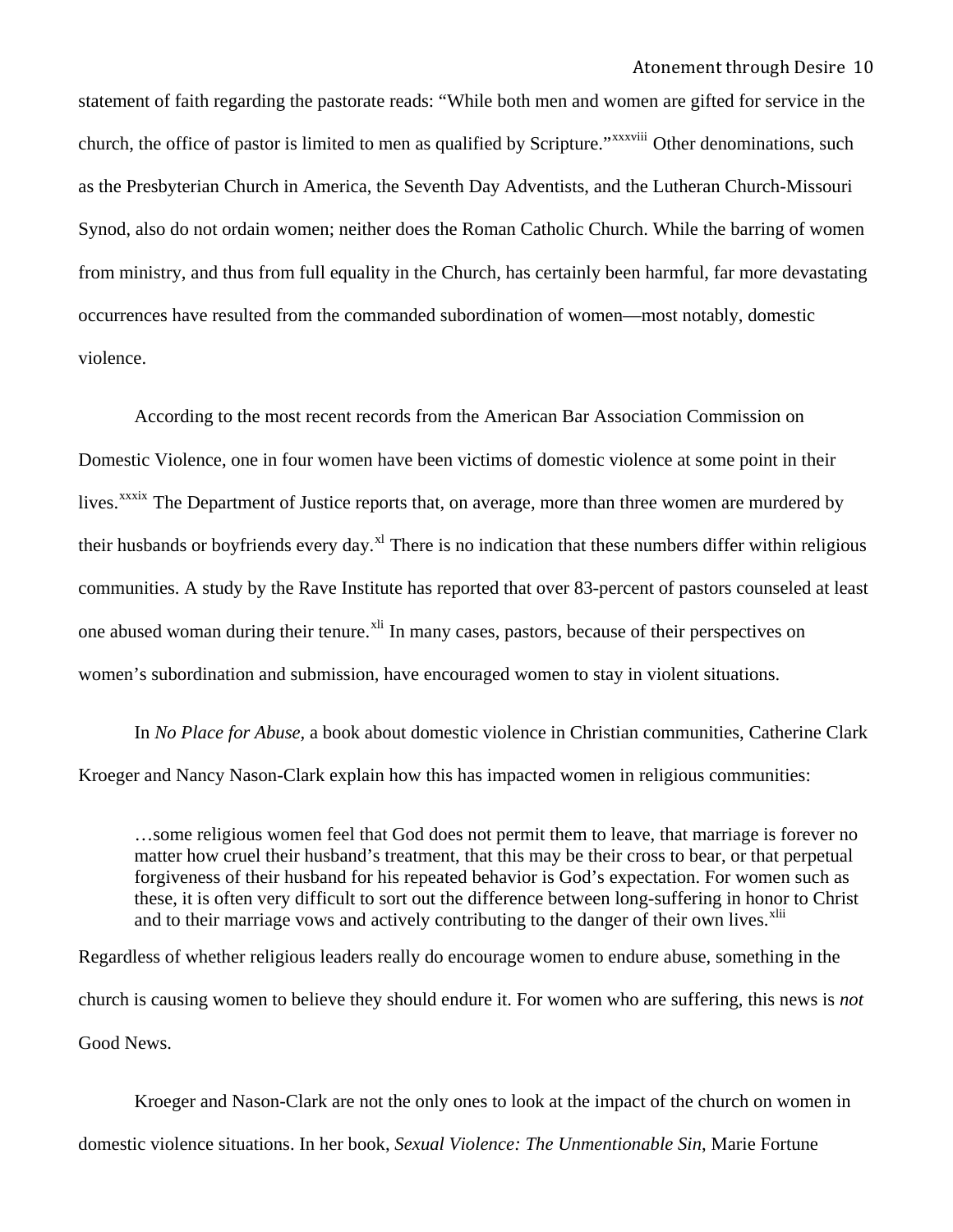Bible says physical abuse is no excuse for getting a divorce. Warren explains: "Having been involved as a discusses the ways in which Christian theology and church policies have put women in harm's way. She tells us that even well intentioned pastors have caused women irreparable harm by encouraging women to be obedient and stay in relationships that are both abusive and harmful.<sup>[xliii](#page-32-0)</sup> Contemporary events explicitly elucidate this problematic reality: Rick Warren was president Barack Obama's choice to deliver the Inaugural Invocation. Warren is the pastor of Saddleback Church, one of the largest churches in the United States, and has noted that women do not have a right to divorce abusive husbands.<sup>[xliv](#page-32-0)</sup> Posted in the "Biblical Questions and Answers" section of the Saddleback Family Website under question #32: "What should I do when abuse is happening in my marriage?" Warren instructs his parishioners that the pastor in situations of abuse, there's something in men that wishes there were a Bible verse that says if they abuse you in such kind of way, then you have a right to leave them."<sup>xly</sup> He then goes on to say that, though, unfortunately, the Scriptures do not have any such verses, "God hates divorce," regardless of the circumstance. For many in the church, a broken jaw or severed limb is not as bad as divorce.

This doctrine of, as one commentator calls it, "wifely submission," has naturally caused a feminist backlash. In the second section of this paper I hope to explore that backlash, as well how it has taken root in both Christian and secular settings. Though I will explore the work of a number of feminist authors, I will focus primarily on the texts of Catherine MacKinnon and Andrea Dworkin, two popular antihierarchy feminists known for their work in anti-pornography legislation. While I acknowledge the motive for backlash against the notion of submission, I hope to show why it has been problematic and ultimately ineffective in achieving full equality for women in the church.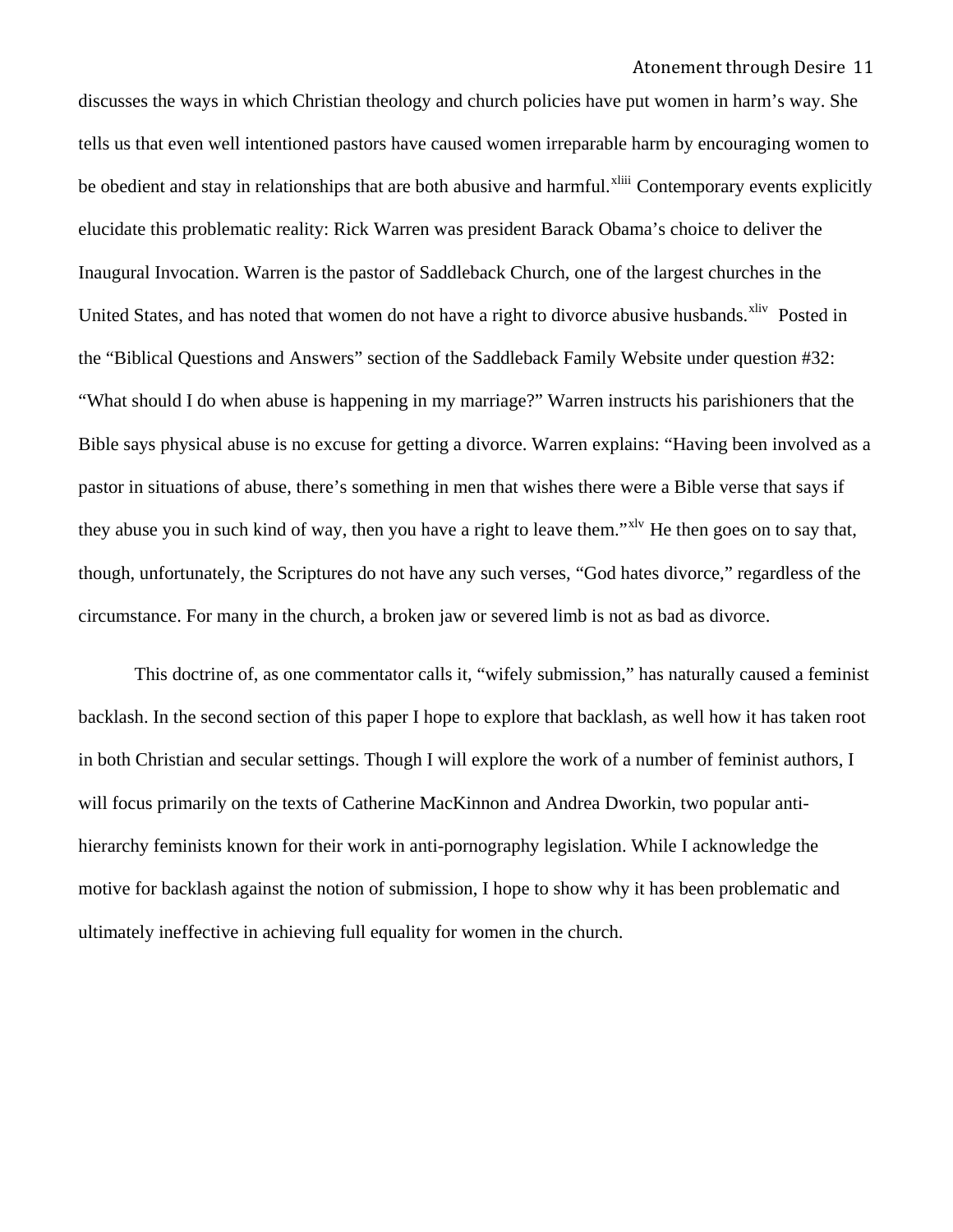## Part Two

**Men have defined the parameters of every subject. All feminist arguments, however radical in intent or consequence, are with or against assertions or premises implicit in the male system, which is made credible or authentic by the power of men to name. – Andrea Dworkin[xlvi](#page-32-0)**

> **"Man fucks woman; subject verb object." – Catherine MacKinnon[xlvii](#page-32-0)**

**"Torture for 'higher causes has always been legitimized by cross-bearers." – Mary Daly[xlviii](#page-32-0)**

As I mentioned in the section above, doctrines of "wifely submission" have caused a great deal of response by both Christian and secular feminists. The first wave of feminism in the late-nineteenth and early-twentieth centuries brought with it an interest in women's place in religion. Women who were campaigning for their rights in society also began to question their inferiority within the church. $x$ lix Women like Katharine Bushnell, Catherine Booth, and Frances Willard worked alongside the suffragettes, seeking equa[l](#page-32-0)ity for women not only in the voting booths, but also in the churches.<sup>1</sup> By the time of the second wave of feminism, more and more women scholars (and some men) were beginning to see the importance of feminist work in the field of religion.

While responses to Christian notions of oppression were varied, they always denounced the notion of submission. Some women, such as Rosemary Radford Ruether, Elizabeth Schussler Fiorenza, and Phyl[li](#page-32-0)s Trible, sought to read Scripture in a way that did not oppress women.<sup>If</sup> These women believed that one could reconstruct Christian origins in order to support and affirm the full equality of women. <sup>In</sup> For these scholars, Jesus serves as the liberator – his self-emptying functions as a challenge to patriarchy, rather than a supporter.

Contrary to the likes of Ruether, Fiorenza and Trible, other feminist theologians and scholars have rejected notions that the Christian Scriptures can serve as a counter to patriarchy. They claim to have seen the upholding of its ideology as supporting submissiveness, subordination, and, ultimately, oppression.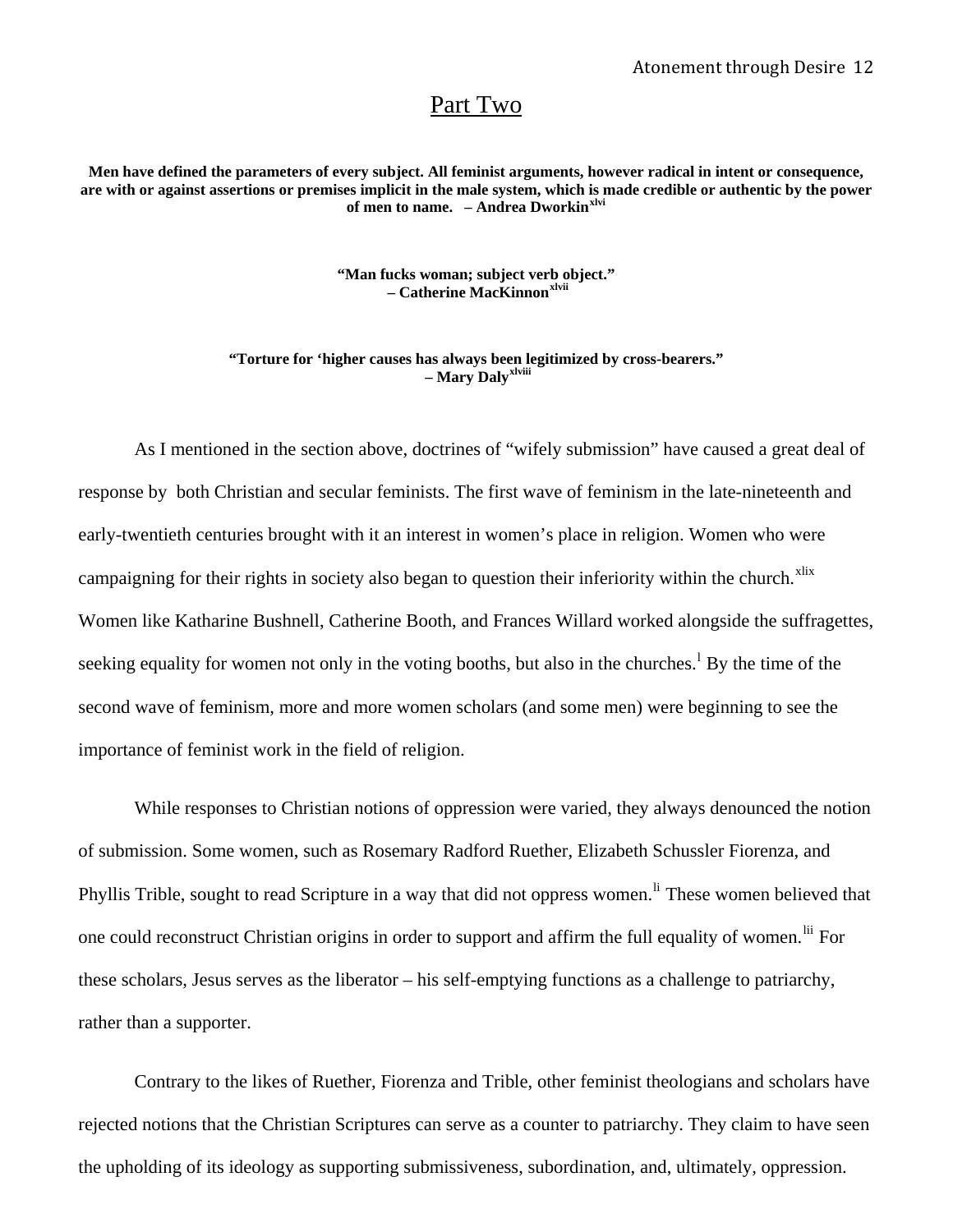Daphne Hampson, mentioned earlier in this paper, directly challenged Reuther's claim that Jesus counters patriarchy. For Hampson, "it is far from clear that the theme of kenosis is the way in which monotheism would need to be qualified in order to bring the understanding of God more into line with feminist values."[liii](#page-32-0) Feminist scholar/theologian Mary Daly has held the same position. "Torture for 'higher causes,'" she writes, "has always been legitimized by cross-bearers."[liv](#page-32-0) For Daly, Christianity is a religion of patriarchy, and will always oppress women.

 Whether operating inside or outside of the Christian paradigm, feminist scholars and theologians have sought to answer the problem of women's subordination and oppression by decrying submission in all forms. While most scholars who reside within the second wave tradition of feminism have attacked notions of submission, as pointed out above, none have done so more pointedly or overtly than Catherine MacKinnon and her right-hand woman, Andrea Dworkin.

Andrea Dworkin is an American radical feminist known for her criticism of pornography, which she believed is linked with rape and other forms of violence against women. In 1977, Dworkin met Catharine MacKinnon, a feminist lawyer, and the two began working together, lobbying for antipornography ordinances. In 1980, Linda Boreman, who appeared in the pornographic film *Deep Throat*, stated that her ex-husband Chuck Traynor had violently coerced her into making *Deep Throat* and other pornographic films. Boreman worked with the group Women Against Pornography, and it was with the help of both Dworkin and MacKinnon, who both offered statements in support, that Boreman began to pursue charges against her husband. By 1983, the Dworkin and MacKinnon team taught a course on pornography at the University of Minnesota Law School, and successfully passed an anti-pornography civil rights ordinance in Minneapolis. Dworkin and MacKinnon worked closely together until Dworkin's death in 2005.

While Dworkin and MacKinnon undoubtedly accomplished much in the arena of women's rights and safety, I argue in this section that *the assumptions on which they based their arguments* are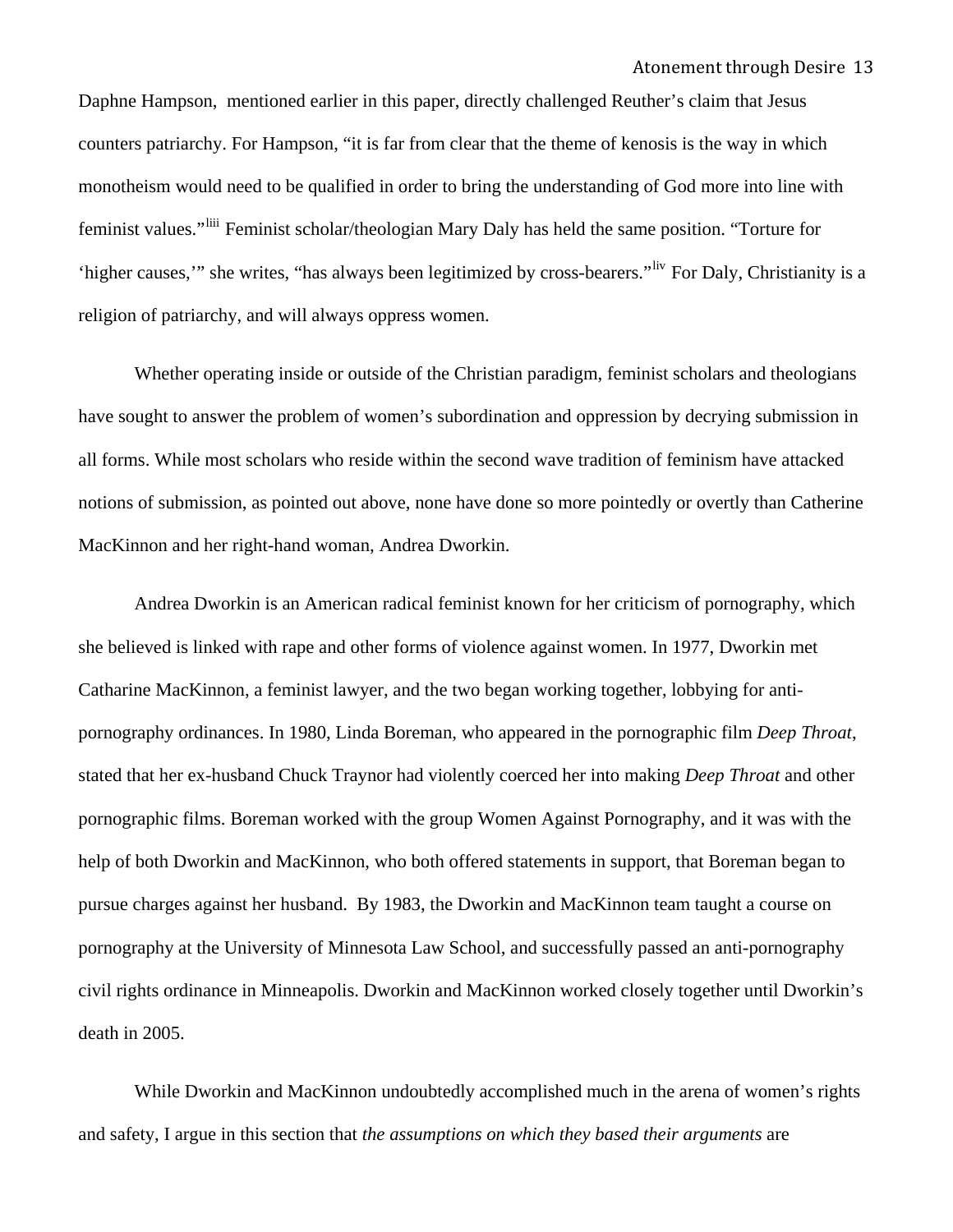women's sexuality. This gendering, though constructed, is inevitable because of our gendered system. For MacKinnon, femaleness takes the form of however men view it; women are constructed by the male problematic—both from a pragmatic perspective and a Christian theological one. MacKinnon and Dworkin's positions are problematic because they assume that gender identity is formed by the imposition of male sexuality on women as forced sex.<sup>1v</sup> In short, gender is the result of the objectification of gaze. MacKinnon's epistemology is that the world is a world of the male gaze. This male gaze objectifies women, reduces women to their sexuality, and then subordinates women as sexual beings for men. As MacKinnon explains:

We notice in language as well as in life that the male occupies both the neutral and the male position. This is another way of saying that the neutrality of objectivity and of maleness are coextensive linguistically, whereas women occupy the marked, the gendered, the different, the forever-female position. Another expression of the sex specificity of objectivity socially is that women have been nature. That is, men have been knowers, mind; women have been "to be known" matter, that which is to be controlled and subdued, the acted upon.<sup>Ivi</sup>

For MacKinnon, hierarchy is embedded into our social structure. In MacKinnon's formulation, men's

power over women means that the way men see women defines who women can be. Such thinking means

a feminine perspective is impossible. Feminism exists as the critique of male sexuality by exposing it as

male; this male perspective constructs what women can be under the given gender hierarchy.

According to MacKinnon, we can only negate what we are. If we fail to do so, we affirm our

reality as sexualized objects. Any attempt to affirm the feminine is, therefore, problematic:

Gender here is a matter of dominance, not difference. Feminists have noticed that women and men are equally different but not equally powerful. Explaining the subordination of women to men, a political condition, has nothing to do with difference in any fundamental sense. Consequently, it has a *lot* to do with difference, because the ideology of difference has been so central in its enforcement. Another way to say that is, there would be no such thing as what we know as the sex difference—much less would it be the social issue it is or have the social meaning it has—were it not for male dominance. Sometimes people ask me, "Does this mean you think there's no difference between women and men?" The only way I know how to answer that is: of course there is; the difference is that men have power and women do not. $^{1\text{vii}}$ 

For MacKinnon, women are not defined apart from men, nor apart from subordination. As Drucilla

Cornell puts it, for MacKinnon, "to be female is to be the one who is fucked,"<sup>Iviii</sup> and to be fucked is to be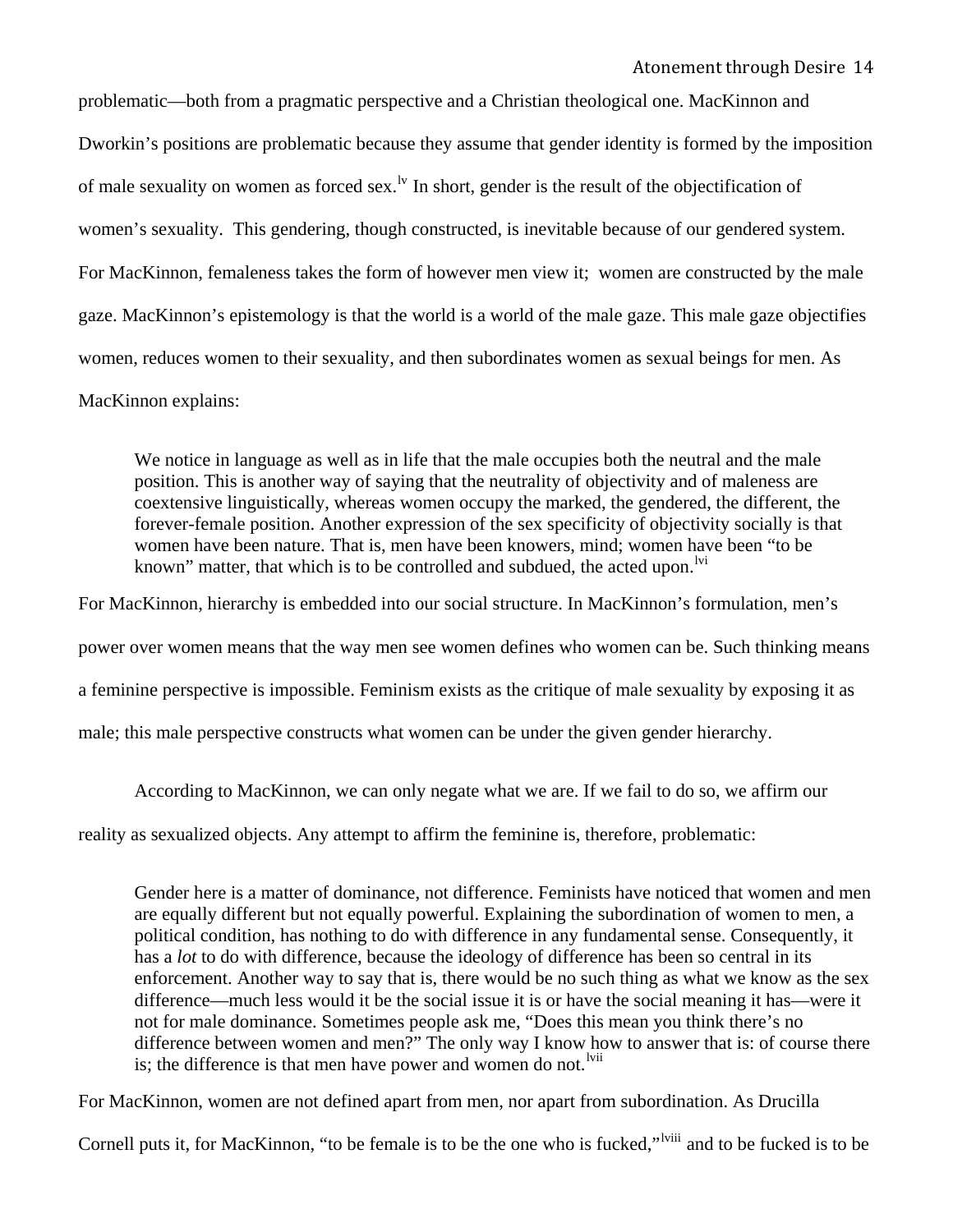oppressed. What women are, then, is oppressed; female values are a reflection of that oppression. The female sex cannot be separated from sexism.

The problem of the affirmation of female difference can only be eradicated once relationships between men and women are actually equal. Only once domination and subordination are over can it be possible to celebrate who and what women are, because women cannot know themselves as women in light of male power. This perspective is not unlike those of the feminist theologians spoken of at the beginning of this section. In both generations of feminists, submission is inherent in the worlds women inhabit – whether that world is society at large or the church. For both MacKinnon and second-wave feminist theologians, freedom is only possible when we are able to break down the hierarchical system that subordinates women. This is problematic for a number of reasons; some of which are: what are we to do with religious calls for submission? Must we throw them out entirely? Can we delete these from our holy texts and still be faithful Christians? Conversely, if we fail to distance ourselves from notions of submission, will we ever break free of the sexist system? The ideas purported by MacKinnon and Dworkin, as well as the majority of the second wave feminist theologians, offer no room for imagination, and no space for those who are forced to reside in the system to understand its meaning. In this system where masculinity is always on top, and femininity always on the bottom, the only alternative is a overt reversal of power. This ideology, simply put, produces victims instead of survivors: one is left to become either the victim or there victimizer, with no space in the middle.

As Cornell puts it, the central error in this way of thinking is "to reduce feminine "reality" to the sexualized object we are for *them* by *identifying* the feminine totally with the "real world" as it is seen and constructed through the male gaze."<sup>[lix](#page-33-0)</sup> For MacKinnon, there is nothing outside of the "real world," which she posits is lived out through the male gaze. If this is true, what does this mean for the woman who has no way out of a violent situation, or the woman who is deeply committed to the church, despite its flaws? Are these women just stupid; suffering in vain? Is the only role they can audition to play the role of victim? In the third part of this paper, I respond with a resounding "no!"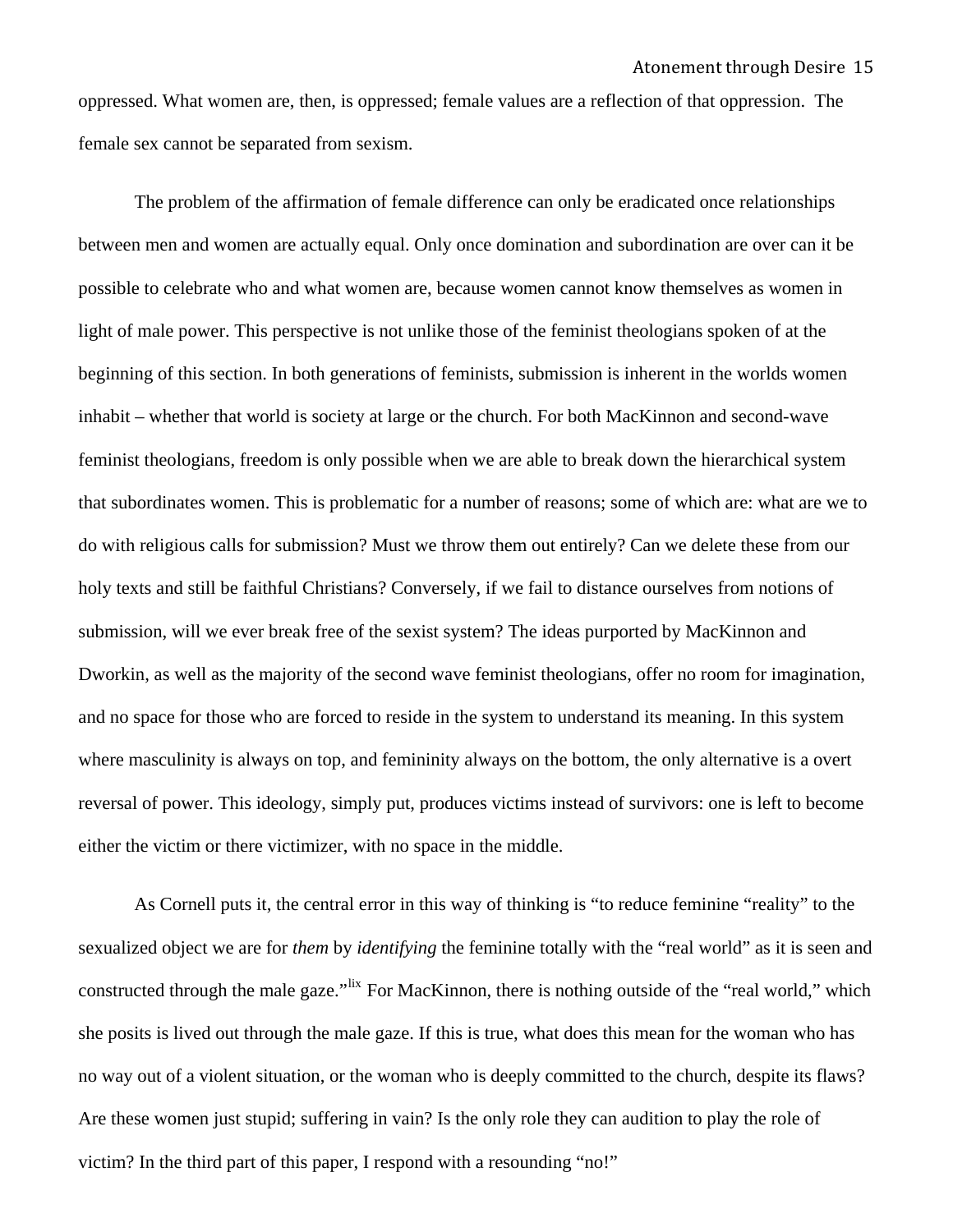This next section aims to offer a third way – an alternative to an acceptance of subordination, as well as an outright rejection of it. In part three, I will revisit Christian narratives of submission, primarily the story of Christ's submission through his willingness to undergo crucifixion. This will occur through an examination of Christ's death, as well as the events leading up to it (the Lord's Supper). Using critical theorists Michel Foucault and Judith Butler, I hope to offer a way to subversively and theologically read submission as redemptive rather than oppressive. By viewing the Lord's Supper as an act of subversion, and the death of Christ as an act of desire, I hope to show a way in which submission, as a source of agency, can be liberative.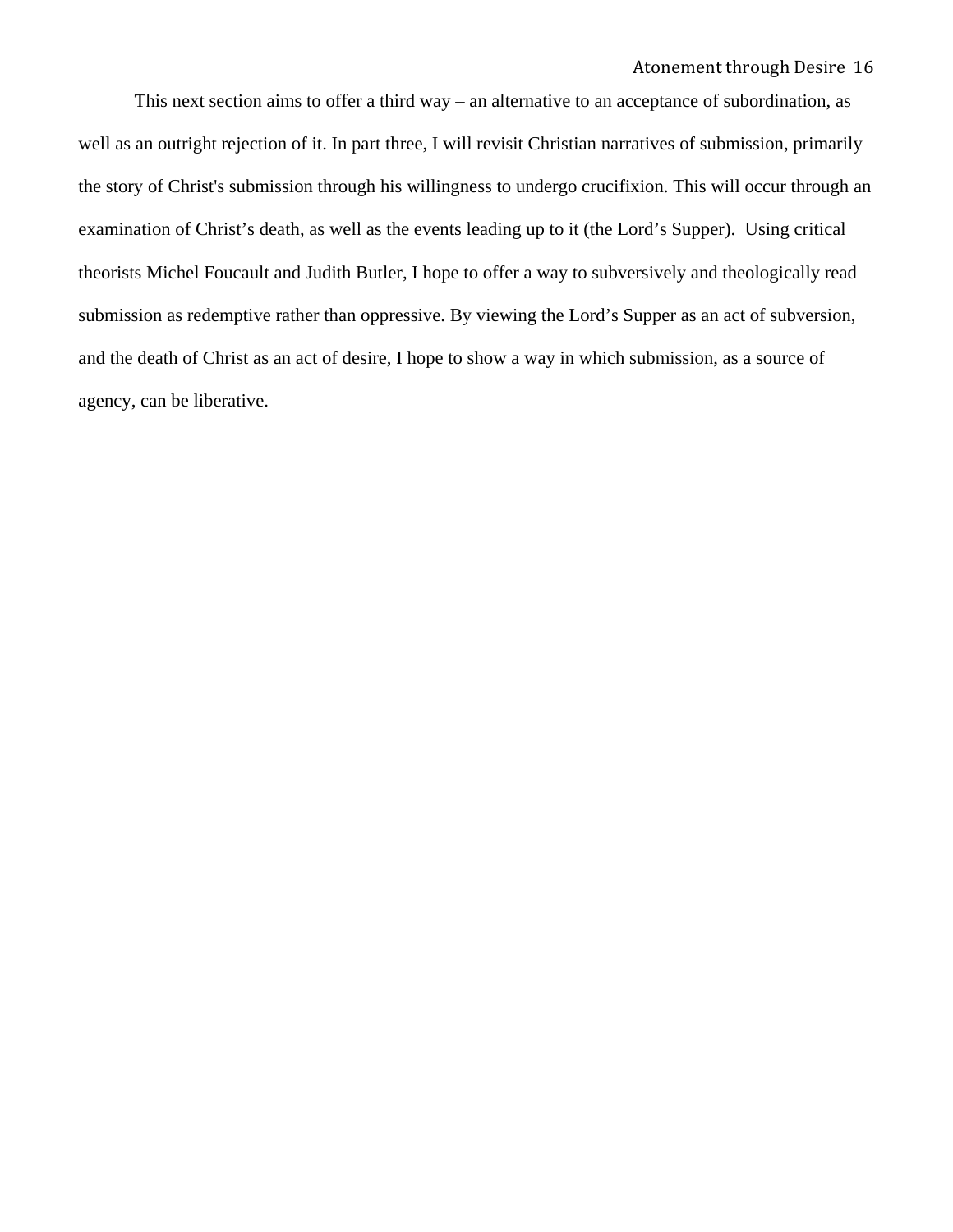# Part Three

**As in Catholicism so in SM in that without consent, the act of submission is meaningless. The experience of emotional/physical pain is nothing unless given into gracefully. – Julia Collings[lx](#page-33-0)**

**"Clearly, the patriarchal stamp of scripture is permanent. But just as clearly, interpretation of its content is forever changing, since new occasions teach new duties and contexts alter texts, liberating them from frozen constructions." – Phyllis Trible[lxi](#page-33-0)**

**"Constraints are not intrinsically inimical to our freedom, but are required for its actualization." – Jeremy Begbie[lxii](#page-33-0)**

In an essay entitled "Subject and Power," French theorist Michel Foucault tells us that "While the human subject is placed in relations of production and of signification, he is equally placed in power relations that are very complex."<sup>Ixiii</sup> For Foucault, power is not understood as something wielded by one person or group, but rather, it is a n uncontainable complex force. As he writes in *The History of Sexuality, vol. 1*:

power must be understood…as the multiplicity of force relations immanent in the sphere in which they operate and which constitute their own organization; as the process which, through ceaseless struggles and confrontations, transforms, strengthens, or reverses them as the support which these force relations find in one another, thus forming a chain or a system, or on the contrary, the disjunctions and contradictions which isolate them from one another; and lastly, as the strategies in which they take effect, whose general design or institutional crystallization is embodied in the state apparatus, in the formulation of the law, in the various social hegemonies.  $\frac{X}{X}$ 

In his later life, Foucault introduced a new element to his understanding of power: freedom. "Power is executed only over free subjects," he writes, "and only insofar as they are free."<sup>[lxv](#page-33-0)</sup> In these notions of power, especially with the inclusion of freedom as a factor, Foucault provides us with a powerful model for thinking about how to combat oppression. He writes: "the analysis, elaboration, and bringing into question of power relations and the 'agonism' between power relations and the intransitivity of freedom is a permanent political task inherent in all social existence."<sup>Ixvi</sup> While we, as subjects, are produced by power discourse, there is room *within* that discourse to create change.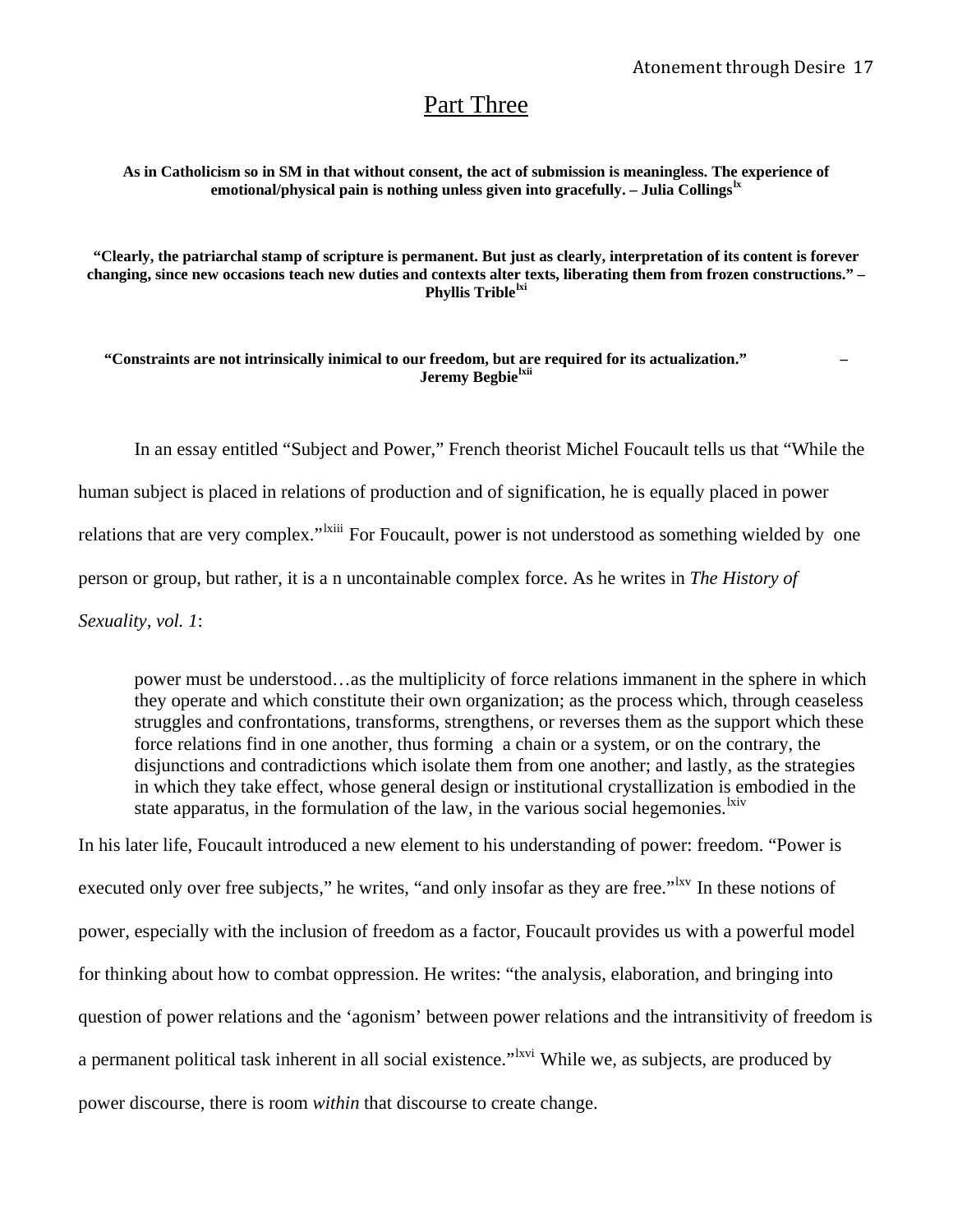This notion of power is one very different from that of Catherine MacKinnon and the feminist theologians recorded in part two of this paper. Whereas MacKinnon viewed power as something held by a certain few, and subsequently something to be dismantled or reversed, for Foucault, it is not quite that simple. In Foucauldian logic, everyone has some degree of power, for is impossible to escape the system in which power is produced. This means that one is not 'powerless' in the face of oppression. Whereas notions of hierarchical power require some form of possession of that power to incite change, a Foucauldian notion of power is that it is a political resource available to everyone.

Critical gender theorist Judith Butler embraced this Foucauldian notion of power and extended it to gender relationships. Butler explains gender as something that is performed: "That the gendered body is performative," she writes, "suggests that it has no ontological status apart from the various acts which constitute its reality."<sup>Ixvii</sup> Butler suggests that gender is part of a discursive system of power, and that it is one that can be subverted and opposed by the act of performance. An example she gives is that of drag. Women or men dressing in drag offers us a way in which to reframe "the relationship between primary identification—that is, the original meanings accorded to gender—and subsequent gender experience..."<sup>Ixviii</sup> Through the parodied imitation of gender—what Jameson marks as the pastiche gender can be subverted. For Butler, gender is a stylized repetition of acts. By performing gendered acts differently, one can challenge and even change the discourse on gender.

Butler explains, with more clarity, the process of subverting gender from within the system, in her article "Contingent Foundations." She writes:

To deconstruct the concept of matter or that of bodies is not to negate or refuse either term. To deconstruct these terms means, rather, to continue to use them, to repeat them, to repeat them subversively, and to displace them from the contexts in which they have been deployed as instruments of oppressive power.<sup>[lxix](#page-33-0)</sup>

Butler calls this action the paradox of subjectivation: the very processes and conditions that secure a subject's subordination are also the means by which she becomes a self-conscious identity and agent. <sup>[lxx](#page-33-0)</sup> In her own words, Butler writes: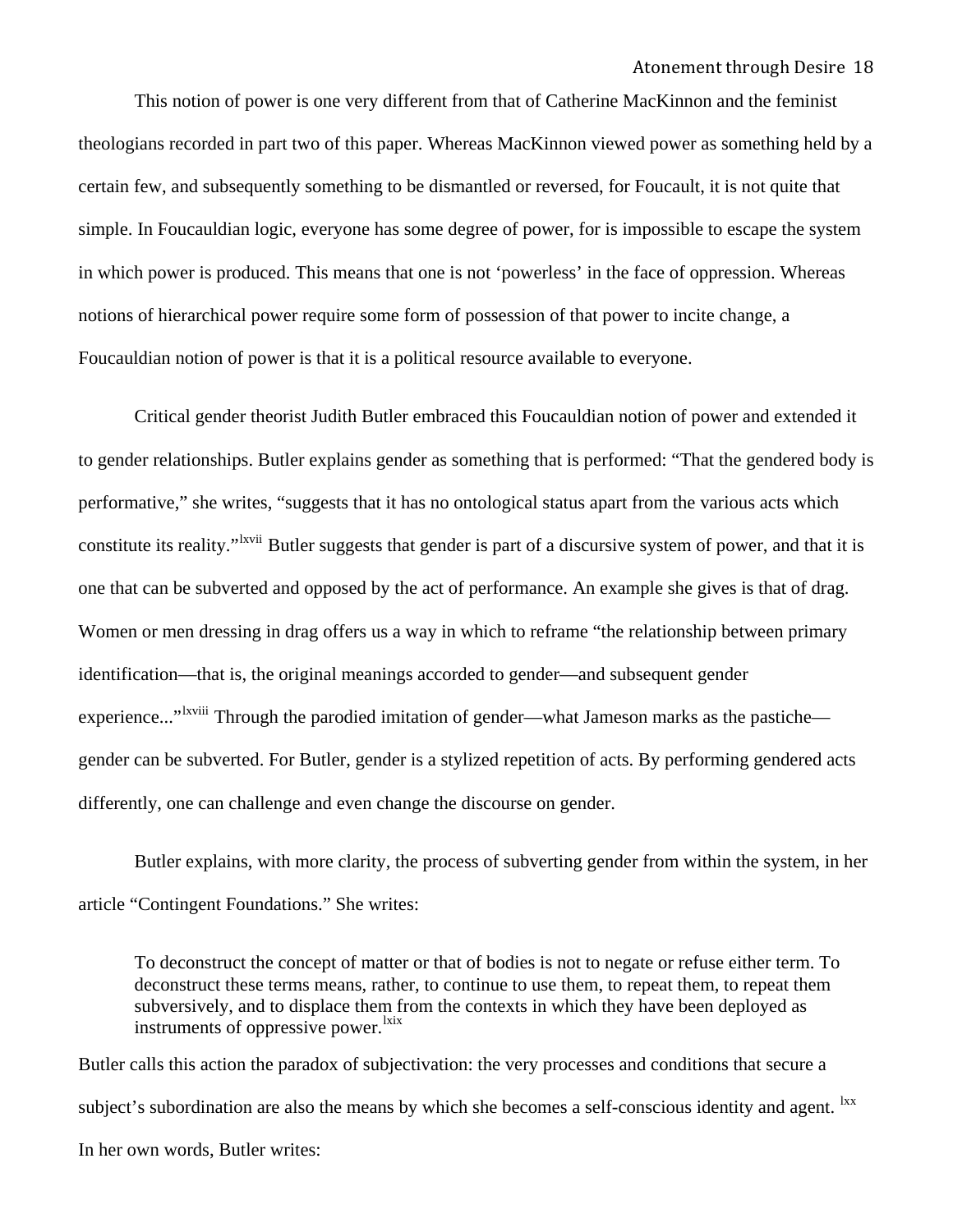The paradox of subjectivation is precisely that the subject who would resist such norms is itself enabled, if not produced, by such norms. Although this constitutive constraint does not foreclose the possibility of agency, it does locate agency as reiterative or rearticulatory practice, immanent to power.<sup>[lxxi](#page-33-0)</sup>

For Foucault, and for Butler, change occurs from within the system via repetitious acts that reveal critical difference.<sup>1xxii</sup> The capacities inhering in a subject are the products of the operations of power, and therefore become a space for resistance to notions of subordination. What does this mean, then, for Christian notions of submission? Is there a way to deconstruct the notion of submission by repeating it, repeating it subversively, and displacing it from the contexts in which it has been deployed as an instrument of oppressive power?

In the next few pages, I revisit Christian narratives of submission with the hopes of subverting them from the inside. I will attempt to do this in three ways. First, I will explore the theme of submission as a mode of agency in Christian thought, looking at the works of Eastern Orthodox theologian John Zizioulas, as well as at the works of Sarah Coakley. In this section, I hope to demonstrate how Jesus served as an example of willful submission, and how we, as Christians, can follow in his example through prayer and other faith-oriented practices. Second, I will look specifically at the willful submission to suffering Christ underwent during crucifixion, through the eyes of another Eastern Orthodox thinker, Sebastian Moore. By offering the idea of crucifixion as an act of desire, I hope to show how submission does not necessarily oppose agency, but that a higher desire can serve as the impetus for undergoing suffering. Third, I will look at the sacrament of the Eucharist –specifically as it was instituted during the Lord's Supper the night before Jesus was crucified. My reading of this event will juxtapose the notion of submission as chosen and desirous, revealing how submission can be performed as an act of subversion, and serve as a counter to the predilection towards victimhood.

In her work on the Islamic women's movement, Saba Mahmood explores the notion of submission as an agentival function. For Mahmood, submission functions as a source of agency because it recognizes that freedom is not the only liberative *telos*. She explains as follows: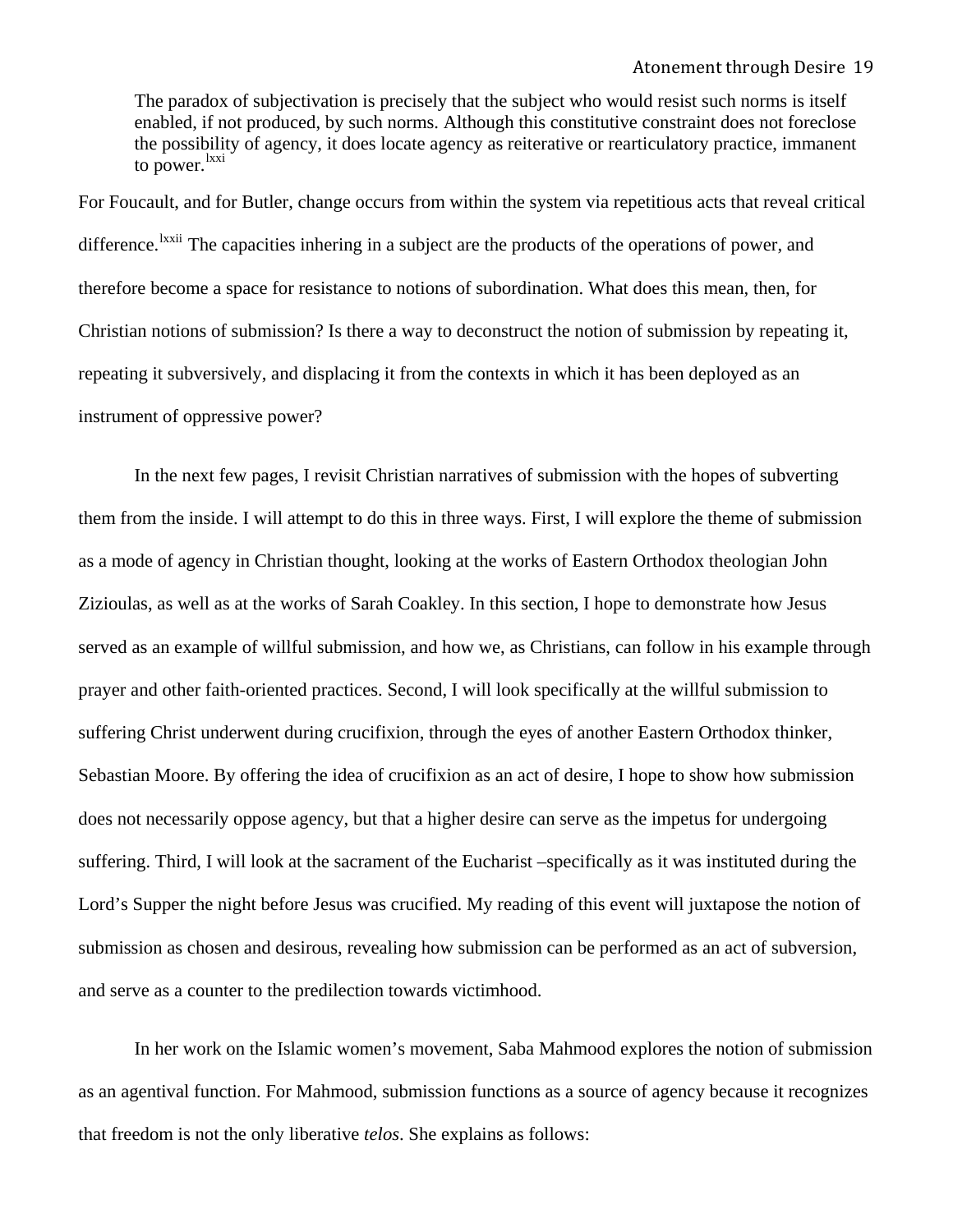…If the desire for freedom and/or subversion of norms is not an innate desire that motivates all beings at all times…but is profoundly mediated by other capacities and desires, than the question arises how do we analyze operations of power that construct different kinds of desires, capacities, and virtues that are historically and culturally specific, and whose trajectory does not follow the entelechy of liberatory politics?<sup>[lxxiii](#page-33-0)</sup>

Mahmood sees a possibility for freedom as the choice to submit to the will or desire of a higher power. "Viewed in this way," she explains, "what may appear to be a case of deplorable passivity and docility from a progressivist point of view, may very well be a form of agency."<sup>Ixxiv</sup> For those whose religious traditions have a call for submission, Mahmood leaves space for them to still embrace feminism. Mahmood acknowledges the complex ways in which desire functions—with gender equality being only part of what is desired. She helps us understand the ways in which desire can be reconstituted beyond agency. This is also a theme significant for the Christian tradition, where not only those that "have been shaped by the nonliberal tradition" have been effected.<sup>[lxxv](#page-33-0)</sup> As noted in the first section of this paper, Christian tradition has a lot to say about the notion of submission.

 Submission is viewed by most in the liberal West as the antithesis to freedom. But is this a notion of freedom? Are freedom and submission dichotomous? The notion of freedom in Western liberalism is dictated by a notion of individualism and autonomy. John Stuart Mill, the British political economist and classic liberal who influenced much of contemporary liberal Western politics, suggests that "the only freedom which deserves the name is that of pursuing our own good in our own way, so long as we do not attempt to deprive others of theirs, or impede their efforts to attain it. "<sup>[lxxvi](#page-33-0)</sup> Western liberal politics define freedom as extremely individualistic. Freedom, in this paradigm, is also defined *via negativa*—it is understood as a freedom from, a "freedom of opportunity." This understanding of freedom is parasitic to Western capitalism. Theologian Richard Bauckham suggests that "freedom of opportunity in face comes down, more than anything else, to consumer choice, the freedom to take advantage of endlessly increasing opportunities to spend money."[lxxvii](#page-33-0) Western notions of freedom may, perhaps, be more tied to consumerism than they are to notions of social justice and equality.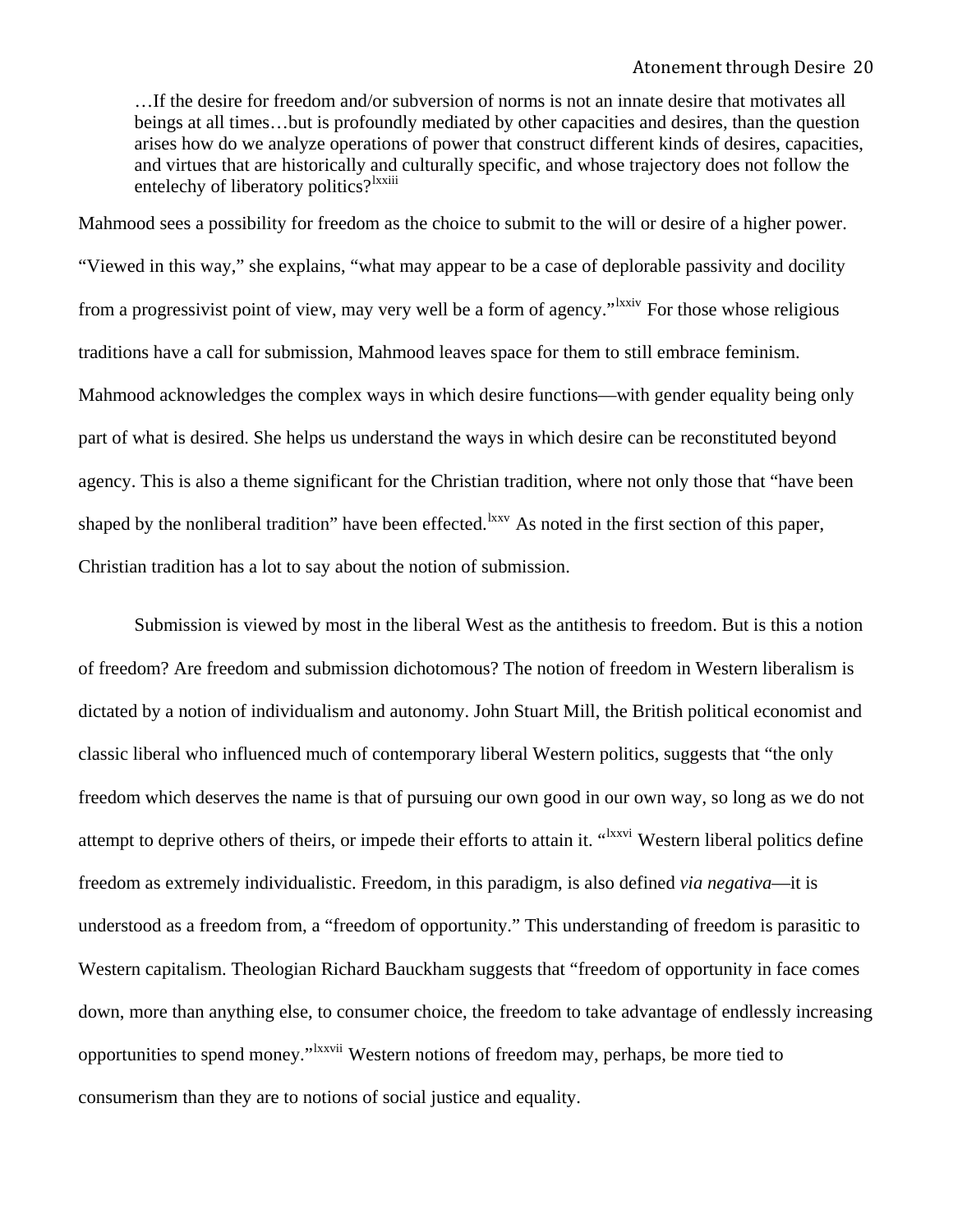In his work on freedom and religion, Bauckham offers a different notion of what a Christian understanding of freedom might be. In Christian understandings, freedom is something that has been given and should be appropriated – first by God, then by man. Freedom, therefore, is not infinite and absolute, but finite and bestowed. In addition, Bauckham tells us that freedom is not the opposite of dependence, relationship, community, and belonging. The truly free person of modern society is sovereign and independent. "Belonging and freedom," Bauckham insists, "are not exclusive opposites but reciprocal factors."<sup>Ixxviii</sup> Belonging is different from ownership, for it requires a sense of mutuality. By examining Biblical covenant theology, we can further understand the notion of belonging as a notion of freedom.

 The Biblical covenant between God and God's people is not one of ownership, but of mutual belonging : "I shall be your God and you shall be my people," functions as a relationship that enables freedom.<sup>[lxxix](#page-33-0)</sup> God's covenant with Israel allows us to see submission as a site of freedom. The freedom found in the covenantal relationship is made clearer in the Gospel of John, when Jesus says, "very truly, I tell you, everyone who commits sin is a slave to sin. The slave does not have a permanent place in the household; the son has a place there forever. So if the Son makes you free, you will be free indeed."<sup>1xxx</sup> Within the context of these relationships of slave and son, the contrast is clear between opression and freedom – freedom comes in belonging to God.

 Eastern Orthodox priest John Zizioulas also explores the way in which freedom occurs through submission, understood as obedience and belonging to God. For Zizioulas, being does not exist without belonging. Central to Zizioulas' theology is his ecclesiology. The church is "a way of being," which is "deeply bound to the being of man, to the being of the world, and to the very being of God."<sup>1xxxi</sup> Zizioulas tells us that the Church Fathers sought to ground human personhood in a relational ontology that emerged from the Eucharistic experience of the early church. The ontological relationality of God, understood through the Trinity, necessitates communion. "In this way," Zizioulas explains, "communion becomes an ontological concept. <sup>Ixxxii</sup> This is not a communion for its own sake, but a communion that originates with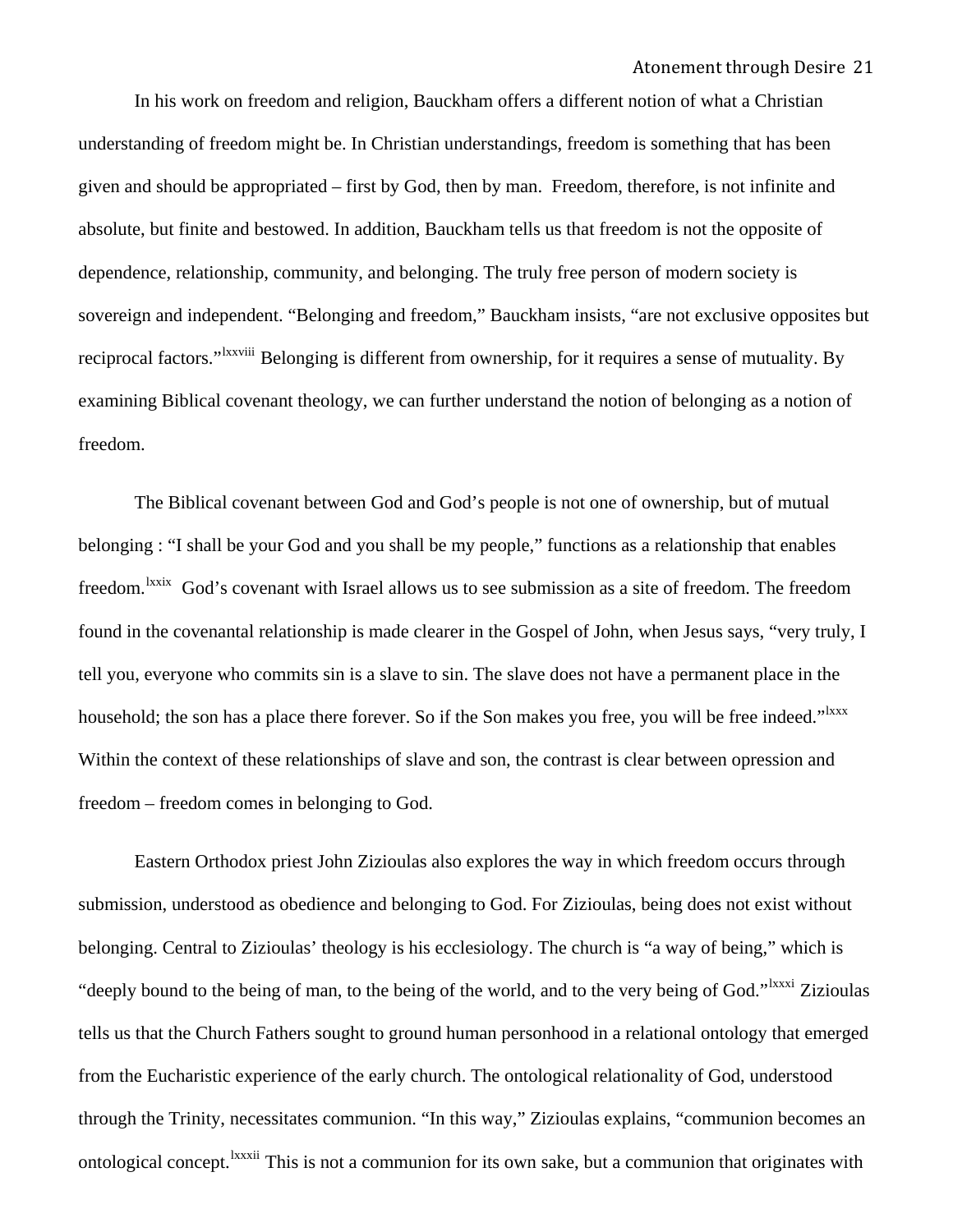a free person (God), and which is orientated towards free persons. The ultimate ontological category that makes something really be is neither an impersonal and incommunicable substance, nor a communion existing by itself or imposed by necessity, but rather, the person. Being is the consequence of a free person.

 Being is wrapped up in freedom, in God, and in the Church. Through this complex formulation, Zizioulas is claiming that the theology of the person would not have been possible without the Church. Absolute freedom for humanity is impossible—our being is given to us. It is "the ecclesial being that 'hypostatizes' the person according to God's way of being, only thus can the concrete, free person emerge." Zizioulas asserts that this "is what makes the Church the image of the Triune God."<sup>Ixxxiii</sup> Because God's ontological freedom is grounded, not in God's nature, but rather, because God's "being is identical with an act of communion," freedom is possible, and freedom is bound to take certain shape:

All this means that personhood creates for human existence the following dilemma: either freedom as love, or freedom as negation. The choice of the latter certainly constitutes an expression of personhood—only the person can seek negative freedom—but it is a negation nevertheless of its ontological content. Fore nothingness has no ontological content when the person is seen in light of Trinitarian theology.<sup>[lxxxiv](#page-33-0)</sup>

Freedom as love is only understood through submission to the divine—quite a different notion from agency as independence.

 Agentival and loving submission can perhaps best be understood through a reading of Jesus' willingness to undergo crucifixion as an act of desire, opposed to an act of self-denial. This is a reading done by Benedictine monk Sebastian Moore in his article "The Crisis of an Ethic without Desire." Moore writes because he is astonished that "the cross of Jesus has been presented to us not as our liberation from this repressive mind, but as its endorsement."<sup>Ixxxv</sup> Moore suggests that suffering has been misunderstood through "the failure to distinguish between the suffering we bring on ourselves by our refusal to grow...and the suffering that growth itself entails."<sup>Ixxxvi</sup> This misunderstanding allows us to imagine that while we suffer deservedly for following our desires, Christ's undeserved suffering came about through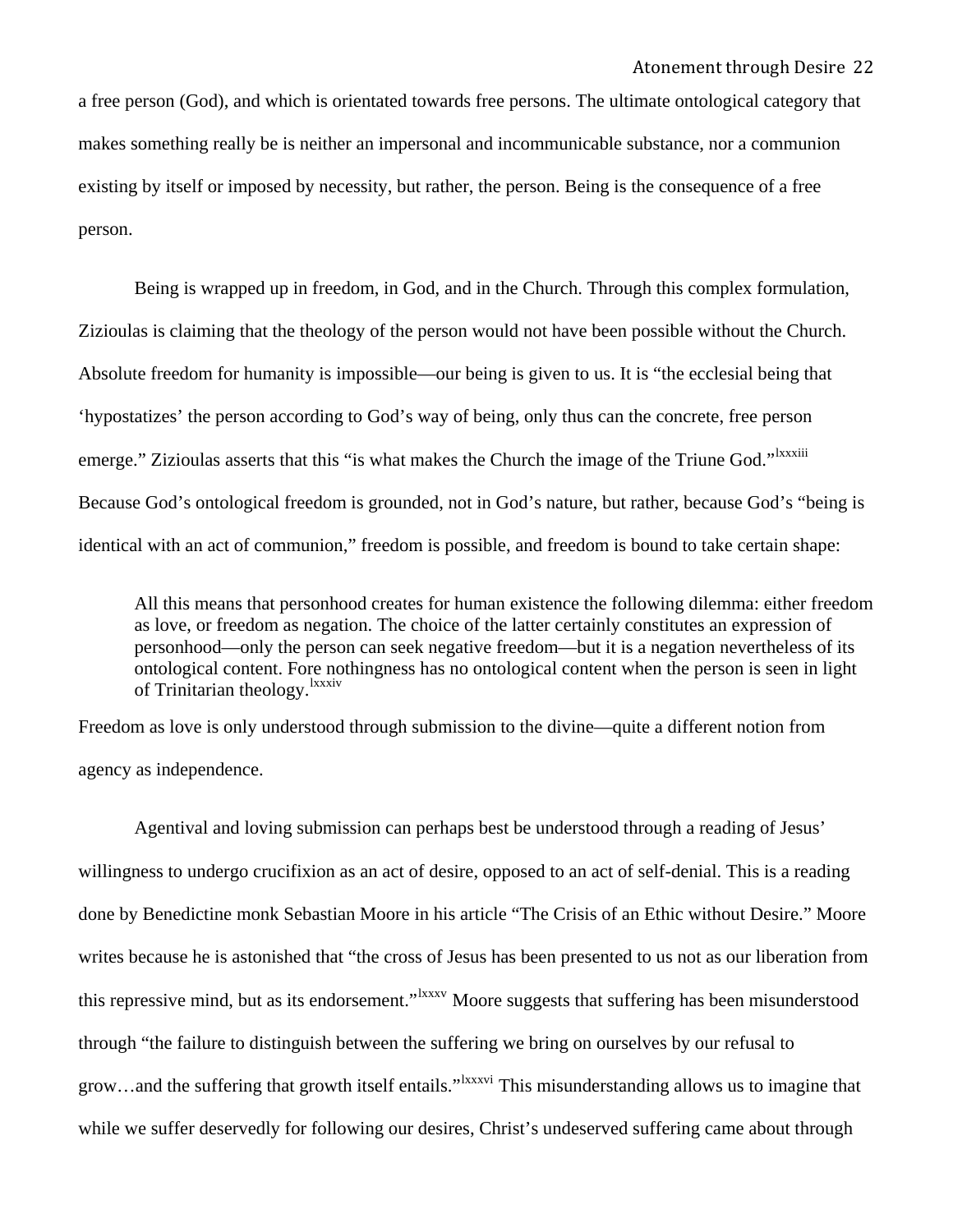his denial of desire, and willful acceptance of his own death. Moore rejects this notion, and suggests that Christ did suffer for following his desires:

The truth is surely that Jesus does suffer for following his desires. That is, what the cross is all about. His desire, totally liberated toward union with God, totally resonant with God's will, draws upon him the vengeance of an unliberated and fearful world. And he draws us to follow him on this via *crucis*, this way of liberated desire in an unliberated world. <sup>Ixxxvii</sup>

Desire, Moore demonstrates, is not something to be denied, not even necessarily something to be transformed, but rather something to be excavated and attended to.

There is a difference between liberation *from* desire and liberation *of* desire from the chains of the ego. Christ, whose desire was perfectly in will with the Father, had, as ultimate desire, obedience to the Father, and therefore, the cross was not something to be dreaded. This is not to suggest that Christ's death was not suffering, but rather, suggests to us that suffering is not necessarily antithetical to desire—that it is perhaps simply an unfortunate side-effect of one's actions as an individual aims to fulfill desire. Desire, in the case of Christ and of Christ's followers, exists in submission to God the Father. Submission, then, is not stifling, but liberative.

 What does liberative submission mean for feminism? What does it mean for issues of gender equality? Submission to God *can* be understood as liberative, but what happens when it is used by those in power to oppress women? In the final section of part three, I discuss how submission functions as resistance to powers that are not submissive to God, a God who is indeed a God of love, equality, and inclusivity.

At one point in her article on the Islamic women's movement, Mahmood discusses Butlerian methodology and the possibility of resisting submission by "queering" resistance. <sup>Ixxxviii</sup> She critiques Butler, finding Butler's notion of resistance problematic insomuch as it is located within the structure of power as the paradigmatic instance of agency. This notion is difficult for Mahmood because she is attempting to locate agency *within* submission, not necessarily as an act of resistance. While Butler is limited in her notion of agency, Mahmood is limited in her notion of submission. Why is it necessary for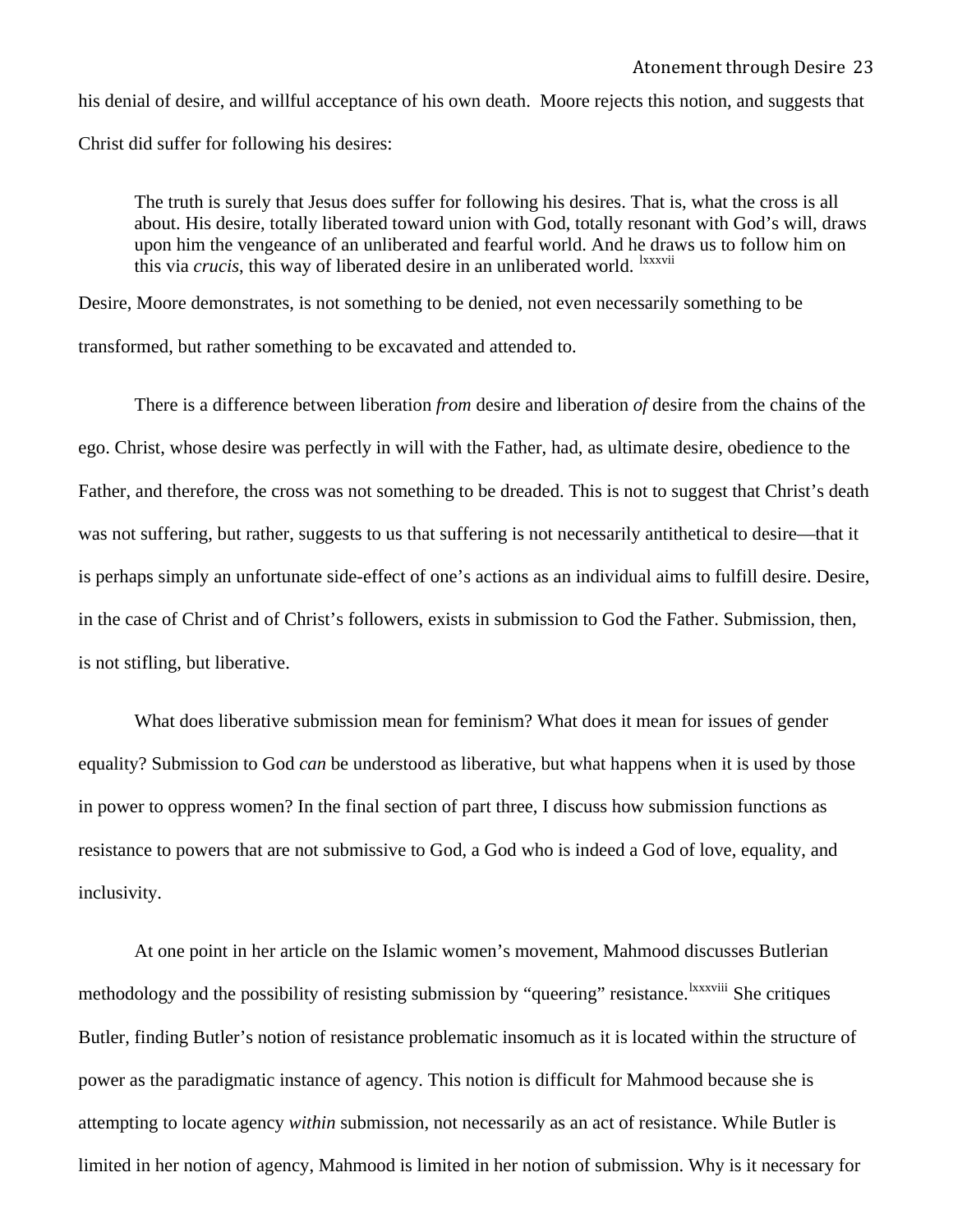Mahmood to dichotomize resistance and submission? Cannot submission, as a function of agency, *be* an act of resistance? If feminism ultimately seeks liberation for women, is it not liberating for women to have the freedom to make their own choices? Women's freedom of choice *is* an act of resistance! Could it be possible that both Butler and Mahmood are right, that by conceptualizing agency as a mode of resistance to notions of submission, submission is thus queered and can be reconstituted as liberative—insofar as it allows Christianity and feminism to coexist with one another?

For Christians, the Eucharist is primarily viewed as that which constitutes the church into being; however, it is also the embodiment of a Christian practice of the political, and a way of resistance. This is elucidated most clearly in William Cavanaugh's work, *Torture and Eucharist: Theology, Politics, and the Body of Christ.* Cavanaugh tells us that the Eucharist "is the church's response to torture, and the hope for Christian resistance to the violent disciplines of the world."<sup>Ixxxix</sup> For Cavanaugh, the Eucharist embodies Christian theo-politics because it constitutes the Church's act of remember Jesus' torture at the hands of the powers of the world. By exploring the role of the Catholic Church during the oppressive Pinochet regime in Chile, Cavanaugh argues that torture and the Eucharist are opposing disciplines, which use very different means and serve very different ends. While torture functions as a kind of liturgy for the realization of the power of the State over social bodies, the Eucharist functions as a resistance to power that runs counter to God's kingdom. "The Church and the Eucharist form the liturgical pair of visible community and invisible action or mystery…which together re-present and re-member Christ's historical body."[xc](#page-33-0) This Body disrupts and resists. It is through submission to Christ's body that one negates submission to other powers that are oppressive.

In the final section of his book, Cavanaugh discusses the Eucharist as "the true Body of Christ," a Body that is to be performed.<sup>[xci](#page-33-0)</sup> Cavanaugh makes no allusion to Butler, but his notion of performing the Eucharist is strikingly comparable. Offering examples of how the Church in Chile functioned as resistance to Pinochet's reign, Cavanaugh gives us concrete examples of how the submissive participation of the Eucharist is indeed an act of resistance against the powers, and in this case against the State.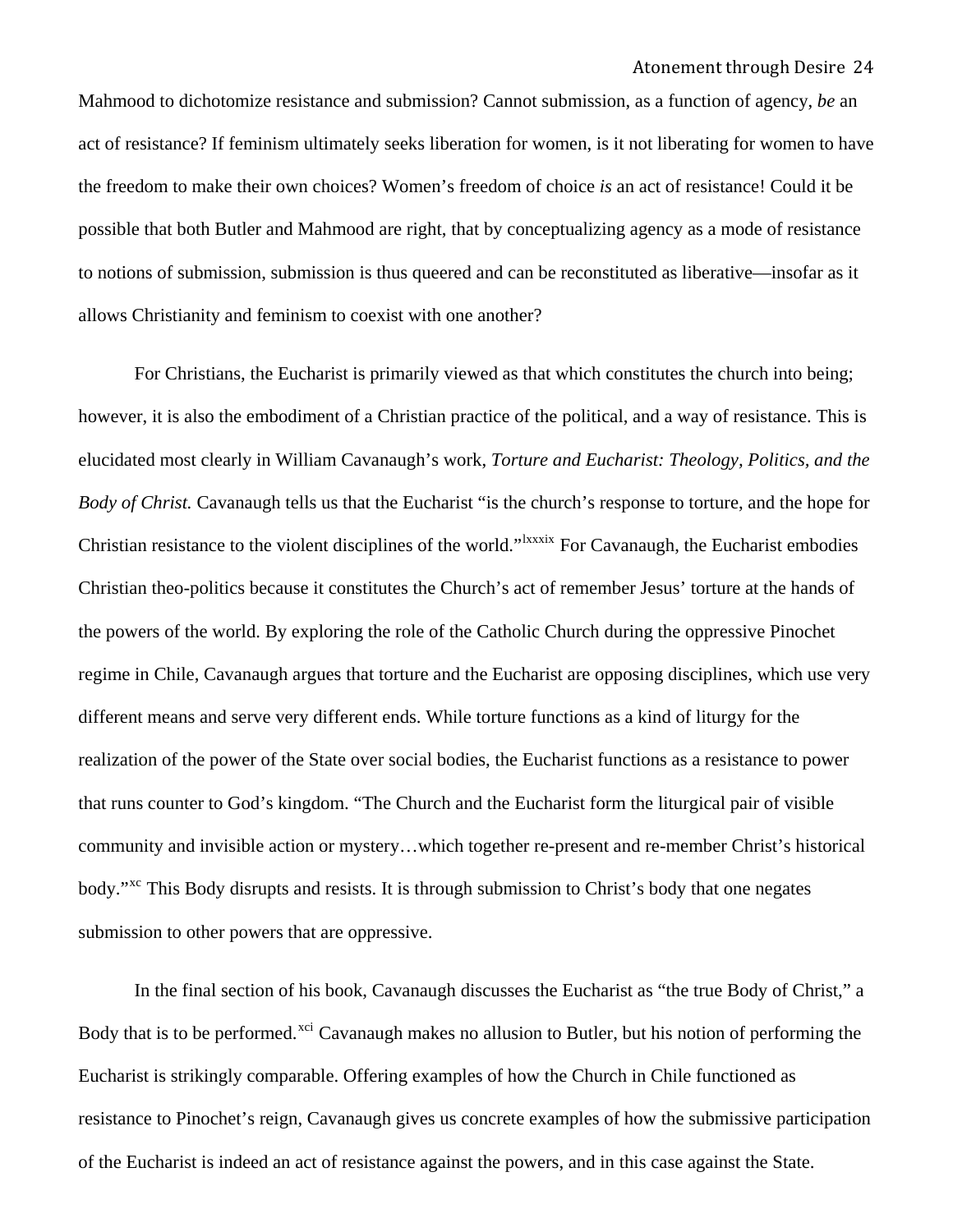Cavanaugh shows us that submission to God does not mean victimhood. "Eucharistic sacrifice is the end of the violent sacrifice on which the religions of the world are based," he explains, "for its aim is not to create new victims, but rather martyrs, *witnesses to the end of victimization.*"[xcii](#page-34-0)

In her book, *Saving Shame: Martyrs, Saints, and Other Abject Subjects*, church historian Virginia Burrus shows us just how the process of martyrdom differs from a notion of victimization. Through an analysis of early church documents, Burrus demonstrates how these martyrs queered victimization and shame by "demonstrating their defiance of political authorities, smuggling their witnessing bodies onto the ancient equivalent of prohibitive airwaves of network television."<sup>[xciii](#page-34-0)</sup> These moments of martyrdom, Burrus suggests, are performative utterances, that function to reconstitute one's identity. "Martyrdom is the initial site at which shame is converted into a defiant shamelessness, giving rise to a performatively queered identity that retrieves dignity without aspiring to honor."<sup>[xciv](#page-34-0)</sup> Submission to the divine queers suffering, and demonstrates that one's identity does not belong to the powers of this world, but to God. As Cavanaugh explains, through the Sacramental practice of the Eucharist, the "future Kingdom of God is brought into the present to bring the world's time under the rule of Divine Providence, and thus create spaces of resistance where bodies belong to God, not the state."<sup>[xcv](#page-34-0)</sup>

Participating in the Eucharist also functions to remind believers that Christ did not die with death— the resurrection, not the crucifixion, was not the final word on suffering. Theologian Graham Ward discusses this reality in his article on bodies, in *Radical Orthodoxy.* The Eucharist, Ward ward suggests that the Eucharist turns transfiguration into transposition. "It is the handing over of himself that is paramount," Ward explains. "It is the surrendering that is important…these words perform the transposition. They set up a logic of radical reidentification."<sup>[xcvi](#page-34-0)</sup>The Eucharist, then, serves as Jesus' performative utterance –an act of resistance. Knowing that he was in fact going to be handed over to be crucified, this was his way of saying, "you cannot *take* my body, for I give of it freely to my disciples." This radical gesture, now understood in light of the Resurrection is a magnificent picture of suffering converted to glory. By participating in the Eucharist, we are performing an identity not bound up in the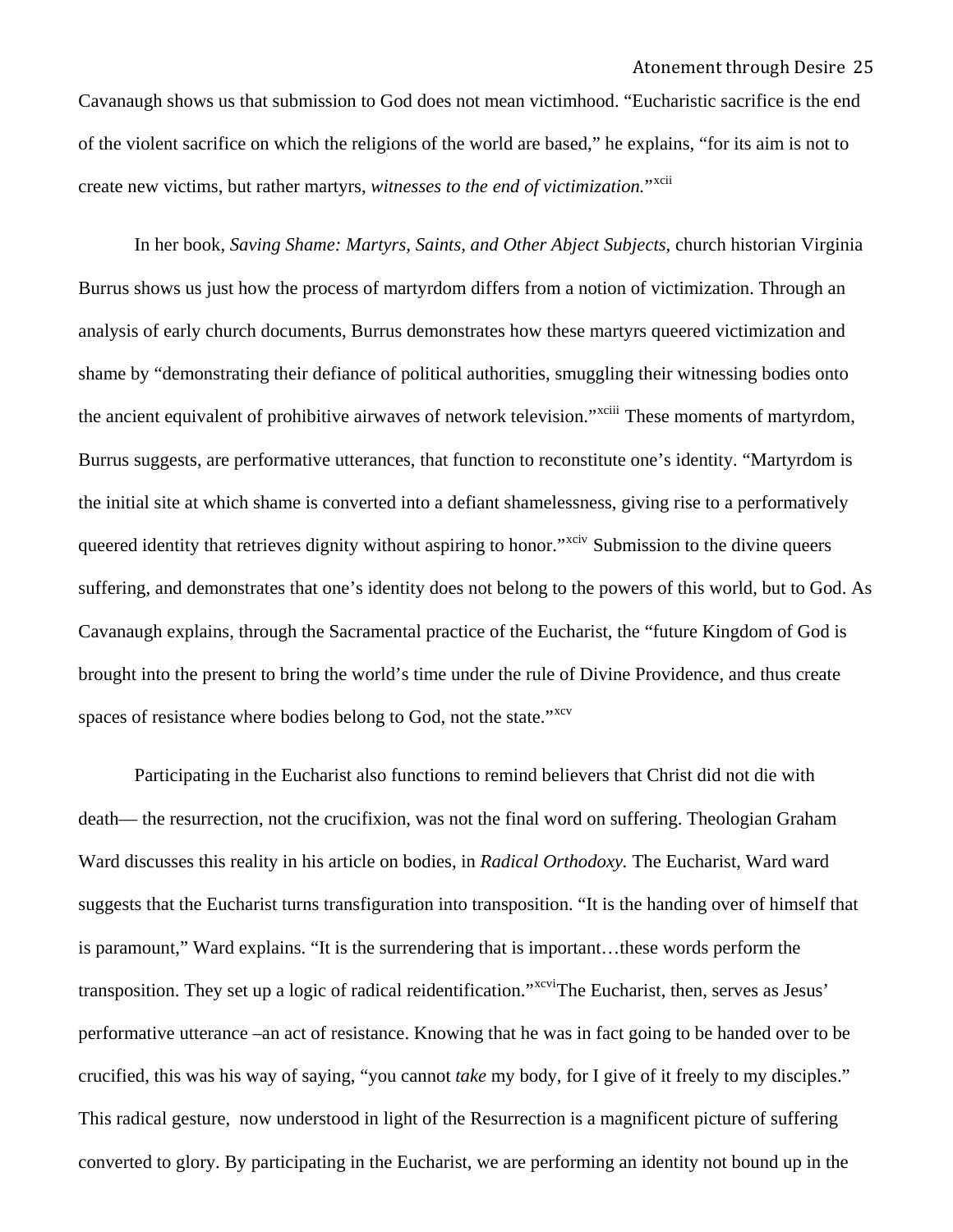powers of this world, but bound to God. This is a performative remembering in which we recognize our own agency; submission to God is a subversive act of resistance in a world that uses power to oppress.

Sarah Coakley points out, in her book *Powers and Submissions,* that the intense cultural resistance to submission is at odds with lessons learned from sophisticated philosophical discussion. Hegel's Master/Slave parable is just one example of "how the subjugated other can nonetheless strangely have the edge on the Master's position of power."<sup>[xcvii](#page-34-0)</sup> We recognize submission as a source of agency by reading the Lord's Supper, and participate in an act of resistance through our participation in its liturgy. Therefore, we are able to read the Christian narratives of submission in a way that does not necessitate subordination and powerlessness. While this notion is exciting for Christian feminists, what does this mean for the lives of other women, and men, in the church? Does this alternate way of reading narratives of submission have any implications for ecclesial life?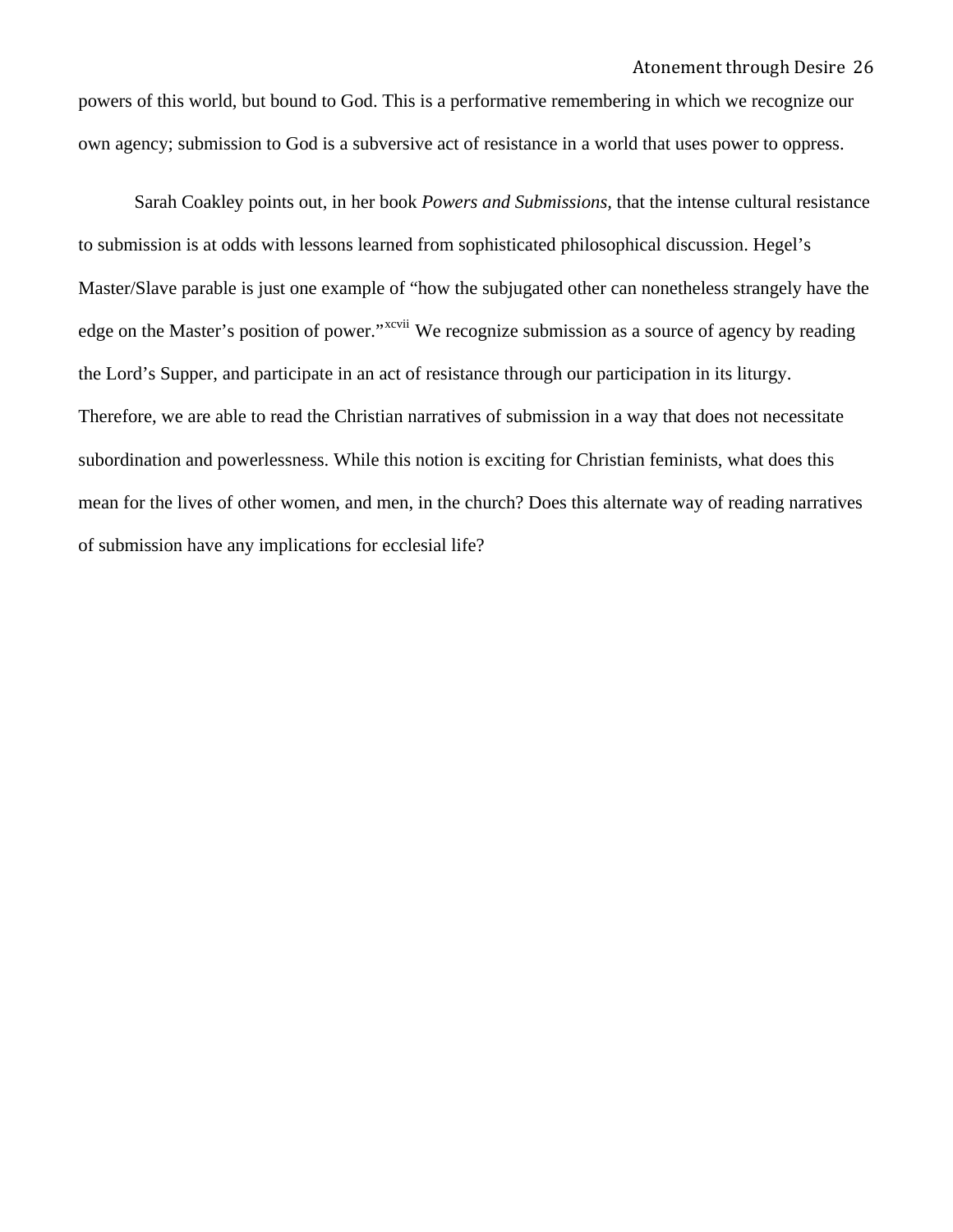# Part Four

**Batter my heart, three-person'd God ; for you As yet but knock; breathe, shine, and seek to mend; That I may risk, and stand, o'erthrow me, and bend Your force, to break, blow, burn, and make me new.** 

**I, like an usurp'ed town, to another due Labour to admit you, but O, to no end. Reason, your viceroy in me, me should defend, But is captived and proves weak or untrue.** 

**Yet dearly I love you, and would be loved fain, But am betroth'd unto your enemy; Divorce me, untie, or break that know again, Take me to you, imprison me, for I,** 

**Except you enthrall me, never shall be free, Nor ever chaste, except you ravish me.** 

– **John Donne, Holy Sonnets, XIV** 

–

Thus far, we have explored the ways in which the church uses notions of submission to oppress women, and examined the ways feminism has responded to that oppression. Hopefully, I have demonstrated the problematic elements of the traditional feminist response, as embodied in Catharine MacKinnon and Andrea Dworkin, and offered a constructive notion of submission as a function of agency, and ultimately, as a performative act of liberative resistance. In this final section, I discuss ways in which this notion can actually *be* liberative for feminists within the Christian tradition.

At the end of *Torture and Eucharist*, William Cavanaugh offers some helpful examples of ways the church, through the partaking of the Eucharistic, functions as a counter-politic to oppressive powers. While Cavanaugh's examples are elucidating, they all function as opposition to the State. Cavanaugh's formulation of Eucharist-as-resistance, as well as Zizioulas' notion of the Eucharist, melds Eucharist with the institutional church. While I understand, and deeply respect the Mennonite formulation of church as opposition to the powers, there is something problematic that Cavanaugh, Zizioulas, and others fail to address: what happens when the institutional Church body is the source of oppression?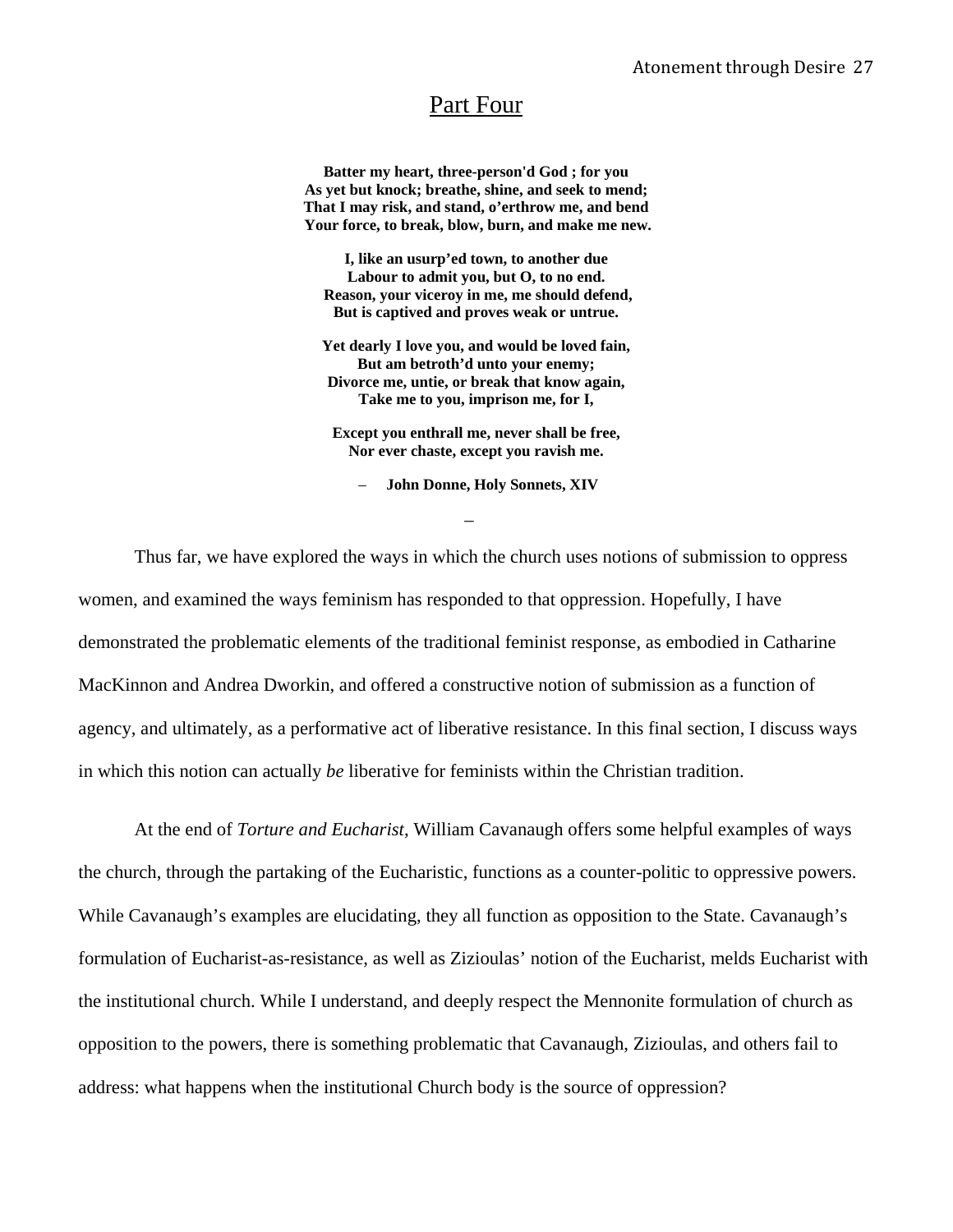It is my belief that Christian feminists can use a Butlerian tactic to honor the church and still point out its errors. One can repeat submission subversively, queering submission, in order to displace submission from the contexts in which it has been deployed as an instrument of oppressive power. Slovenian philosopher Slavoj Zizek offers an example of this strategy employed in what he calls "surplusobedience." In his text, *Plague of Fantasies*, Zizek explains that surplus-obedience is "a gesture of compliance…accomplished out of a pure *jouissance* provided by…participation in the oppressive…ritual."[xcviii](#page-34-0) For Zizek, it is full-fledged obedience to the system that exposes and therefore subverts the problematic elements within it.<sup>[xcix](#page-34-0)</sup> Zizek suggests that mechanisms of censorship function as a mode of Foucauldian discourse; it is in the public rendering of an oppressive activity that it becomes a target of censorship, not simply the oppressive activity itself. Zizek offers tapes of U.S Marine hazing and Jesse Helm's politics as examples in which he evaluates this targeting. Zizek actually critiques Butler in his work, attacking her notion of disidentification:

The difference is one between the two modes of disidentification, not between identification and its subversion. For that reason, an ideological edifice can be undermined by a too-literal identification, which is why its successful functioning requires a minimal distance from its explicit rules.<sup>[c](#page-34-0)</sup>

Zizek recognizes the ways in which ideological edifices actually obtain power through the practice of disidentification, and yet, as in the case for the comparison between Butler and Mahmood, cannot the notions themselves be subverted? Is it possible to apply a Butlerian method of subversion to Zizek's notion of ideological disempowerment? Zizek's notion of undermining an ideological edifice is consistent with the notion of queering. Is not the function of queering to expose the oppressiveness of the system? Zizek himself suggests that his notion of surplus obedience is "inherent transgression."<sup>[ci](#page-34-0)</sup> To push the ideological edifice to its fullest extent is a submissive act of subversion.

 So what might this notion of surplus obedience mean for oppressed women in the church? The answer to that question depends on the specific circumstances of individuals and communities. For example, a number of the denominations that suggest women shouldn't be in leadership because of the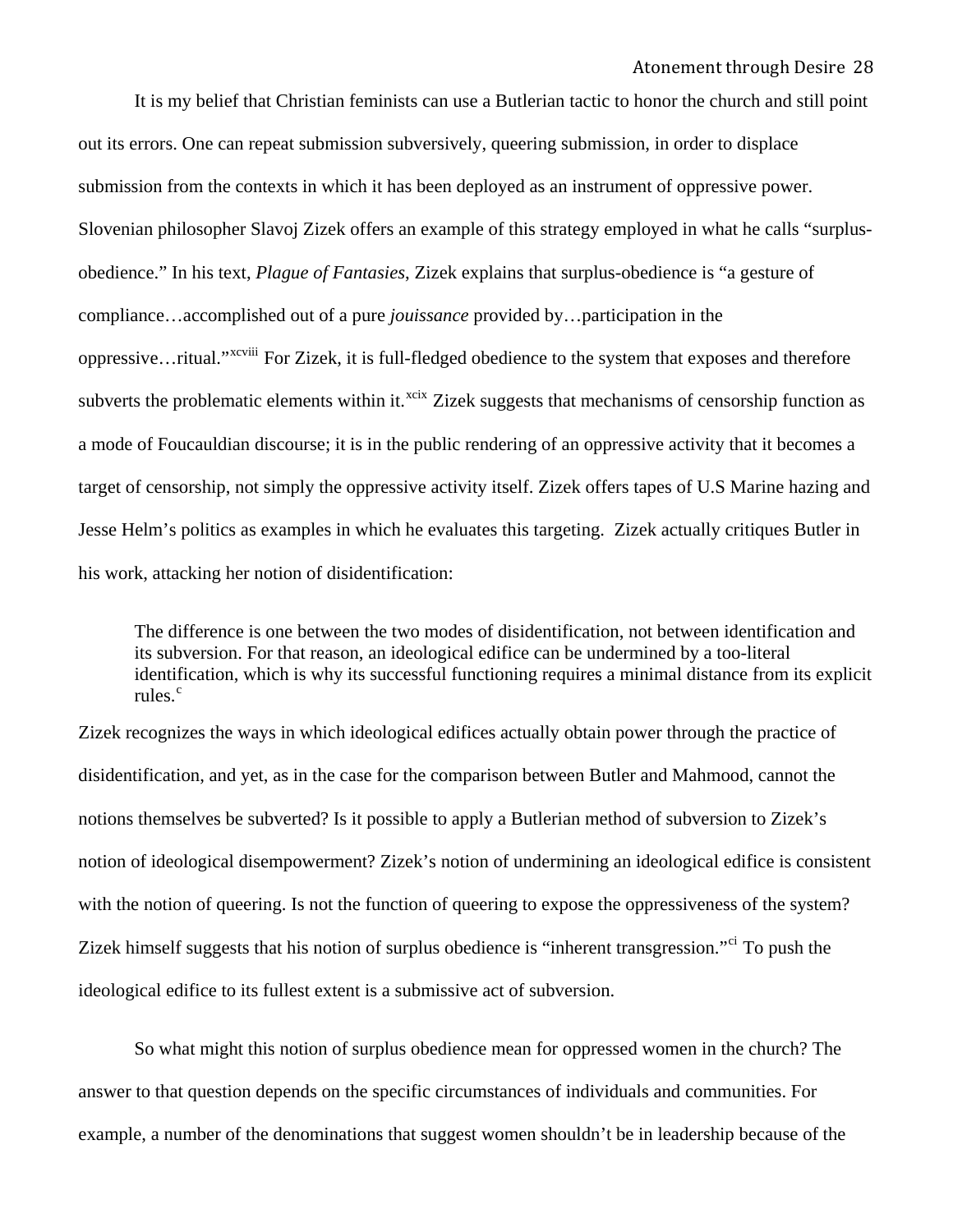Scriptural text that states "women should remain silent in the churches."<sup>[cii](#page-34-0)</sup> Recent studies have suggested that over 60 percent of church attendees are women, with even higher numbers in the Black church.<sup>[ciii](#page-34-0)</sup> In her book, *Plenty Good Room,* Marcia Riggs points out that women, though barred from official leadership and the benefits it confers, hold most of the responsibilities in Black Churches.<sup>[civ](#page-34-0)</sup> The statistics for most churches in America support Rigg's conclusions, including those churches where women are not accorded formal leadership. This reality is already putting some denominations in precarious positions. For instance, the Roman Catholic Church is currently undergoing a priest shortage, and has been since 1960.<sup>[cv](#page-34-0)</sup> The number of parishes without a resident priest is now at the record high of 2,928. In spite of the fact that women comprise 80 percent of the workforce in the Catholic church, they are still barred from performing key roles, such as performing Mass.<sup>[cvi](#page-34-0)</sup> What would it mean for the Catholic church, as well as the church at large, if women "took their submission seriously," and refused to serve as lay leaders? Perhaps the church's (stained) glass ceiling would break more quickly if women utilized subversive and inherently transgressive tactics such as these.

 Because the household is commonly thought of as the microcosim of the church, in his book, *Sex and Love in the Home: A Theology of the Household*, David Matzo McCarthy applies this same notion of inherent transgression to instances of domestic violence. The quote is of some length, but it is worth reprinting:

I am knocked down by a blow. Within the grammar of retaliation, there are two options. Either I can strike back and I do, or I cannot and I am victim. I am victim because I have no means to challenge the evil done to me. If I resist evil without returning it, on the other hand, the social possibilities are changed. Either I can strike back and I do not, or I cannot and I do not. The evil done to me no longer determines or negates my agency. Violence looses value as social currency, so that it cannot be justified (even for me). The abused wife can no longer justify the violence done to her, by blaming herself, imagining that it will not happen again, convincing herself that "he really loves me," or attempting to change her own behavior as so to avoid his wrath and take on responsibility for the agency of his violence. Resisting evil is not being deferential to it. Violence itself becomes absurd and her husband's violence is unmasked. It will become clear, at least to her, that either he must change or she must go. She has already inhabited a new language of social life. The challenge for the church is to provide the networks of support so that she has the means to enter a new life. $\frac{c}{c}$ <sup>vii</sup>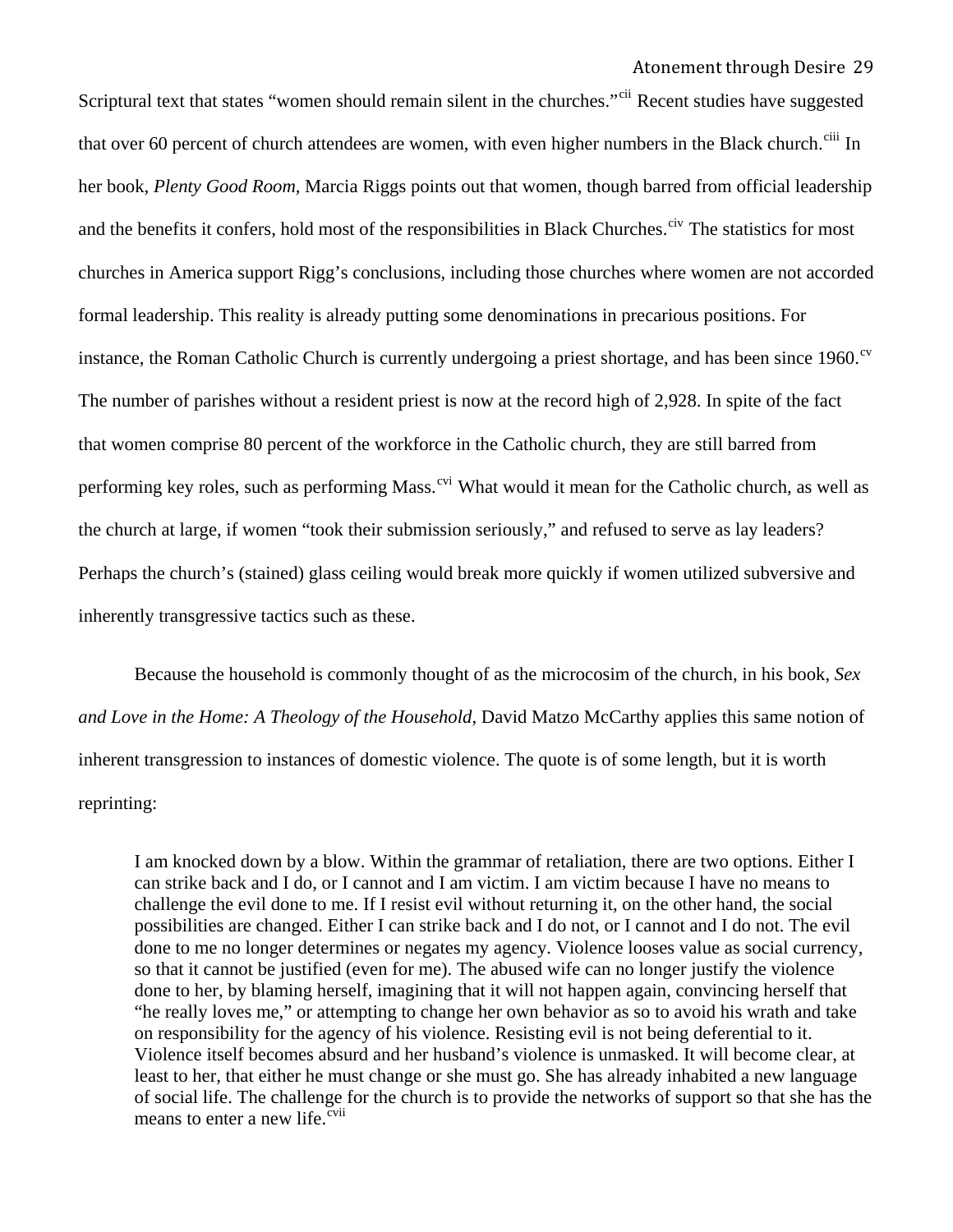Domestic violence is a horrific injustice, and the following synthesis does not advocate abusive situations. I am primarily concerned with the question of desire, and pointed out the problematic of the notion of submission for this very reason. Women in these abusive contexts are often oppressed because they are encouraged by their spouses and church community to stay in relationship, because that is what God wants. I am in complete disagreement with this line of thinking, as is McCarthy, but the question remains: does the notion of 'staying' in an abusive home change when the motive is different; meaning, if the woman (or man) is guided by a particular desire (such as that for restoration of the marriage, reconciliation with the spouse, the family, etc…), does the abuse hold the same power, or can it possibly be subverted? When a woman becomes conscious of this violence and allows her husband to enact violence against her, she has the opportunity to become self-aware of her need to leave the situation, without ever having to question whether she "deserved" violence or not. As McCarthy points out, the absurdity of violence is revealed, and should not be tolerated. Like Zizek, the idea behind McCarthy's notion of submission is indeed one of surplus obedience.

 This notion of surplus obedience is rooted in Jesus' own ministry, and can serve as a vital example and source of moral support for all of us, regardless of whether or not our situation involves domestic violence, for power takes on potentialities for violence in various forms. In his book, *Jesus and Nonviolence*, Walter Wink discusses the texts where Jesus commands his followers to turn the other cheek when struck, to give away the shirt when asked for a coat, and to walk two miles when commanded to walk one.<sup>[cviii](#page-34-0)</sup> Wink contends that Christ, through his submission, offered a non-violent way to resist the system, and commands his followers to do likewise; Jesus participated in surplus obedience, and serves as an example for us to do the same.

Jesus' submission through the crucifixion and his subversion of that submission through the Lord's Supper offers a template for the recognition of the good of our desires. As Moore explains in *The Crisis of an Ethic without Desire*: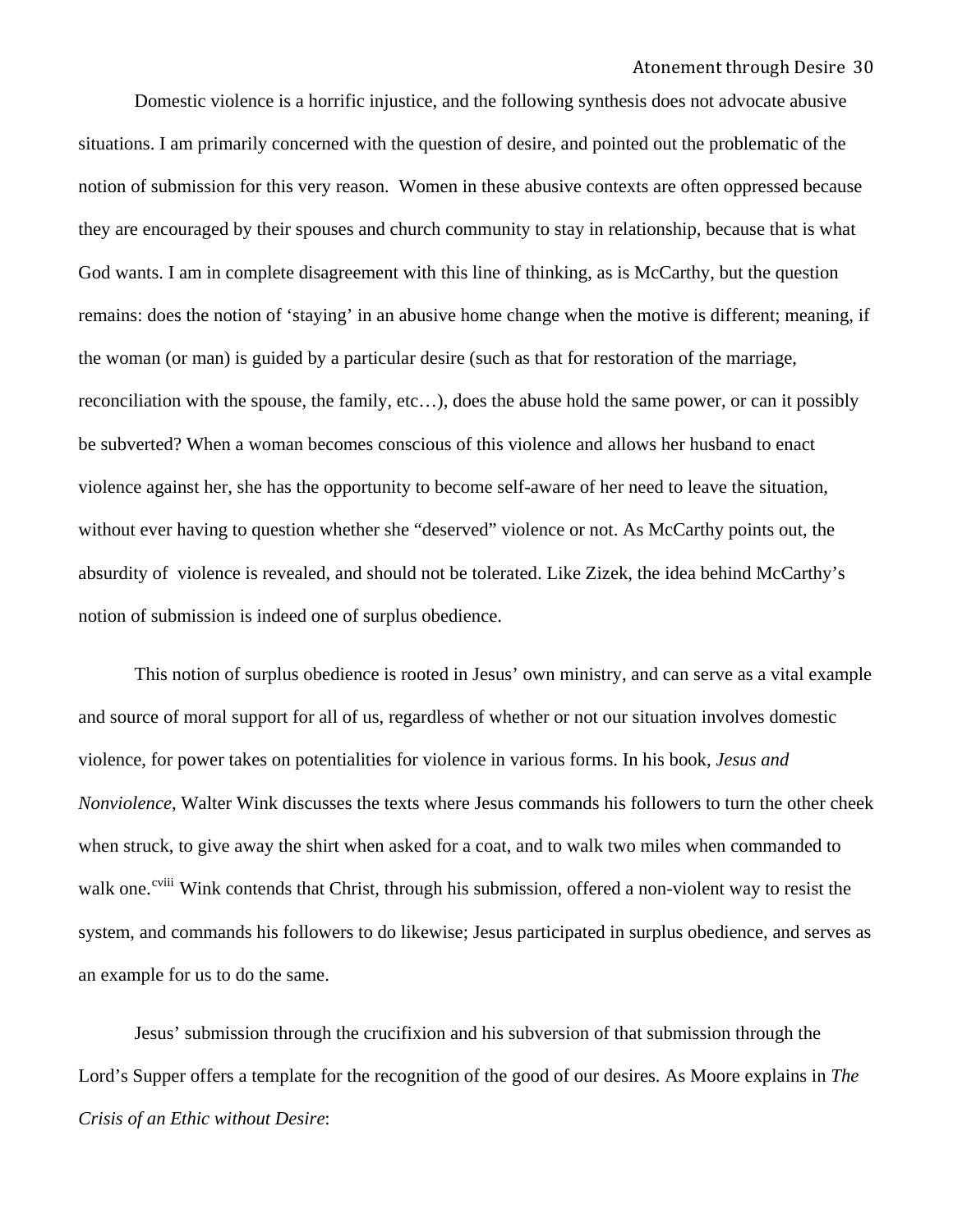So what we learn from the cross is, not to deny our desires, to push them down, but on the contrary to attend to them, to ask of them, what *do* I want? And hence to begin to learn the difference between the compulsive, unfree, addictive movements that go by the name of desire and give desire a bad name, and the élan vital in us of which these movements are the arrest, the dealending; the difference between the desire of the ego to stay where it is and simply to repeat past satisfactions, and the desire that can say, "I want to want more," and that alone leads to suffering with Christ. $\frac{cix}{}$  $\frac{cix}{}$  $\frac{cix}{}$ 

It is our ultimate desire for Christ that allows us to endure the suffering that comes with subverting the distorted desires, of both ourselves, and the existing powers at large. We participate in that subversive submission through partaking in the Eucharist. It is my *argument* that Christian feminists can use the resources of Eucharistic theology and of Butlerian methodology to affirm both their faith and their status as women. It is, however, my *hope,* that through the performance of this affirmation women will someday obtain *full* equality in the Church.

<span id="page-30-0"></span>l,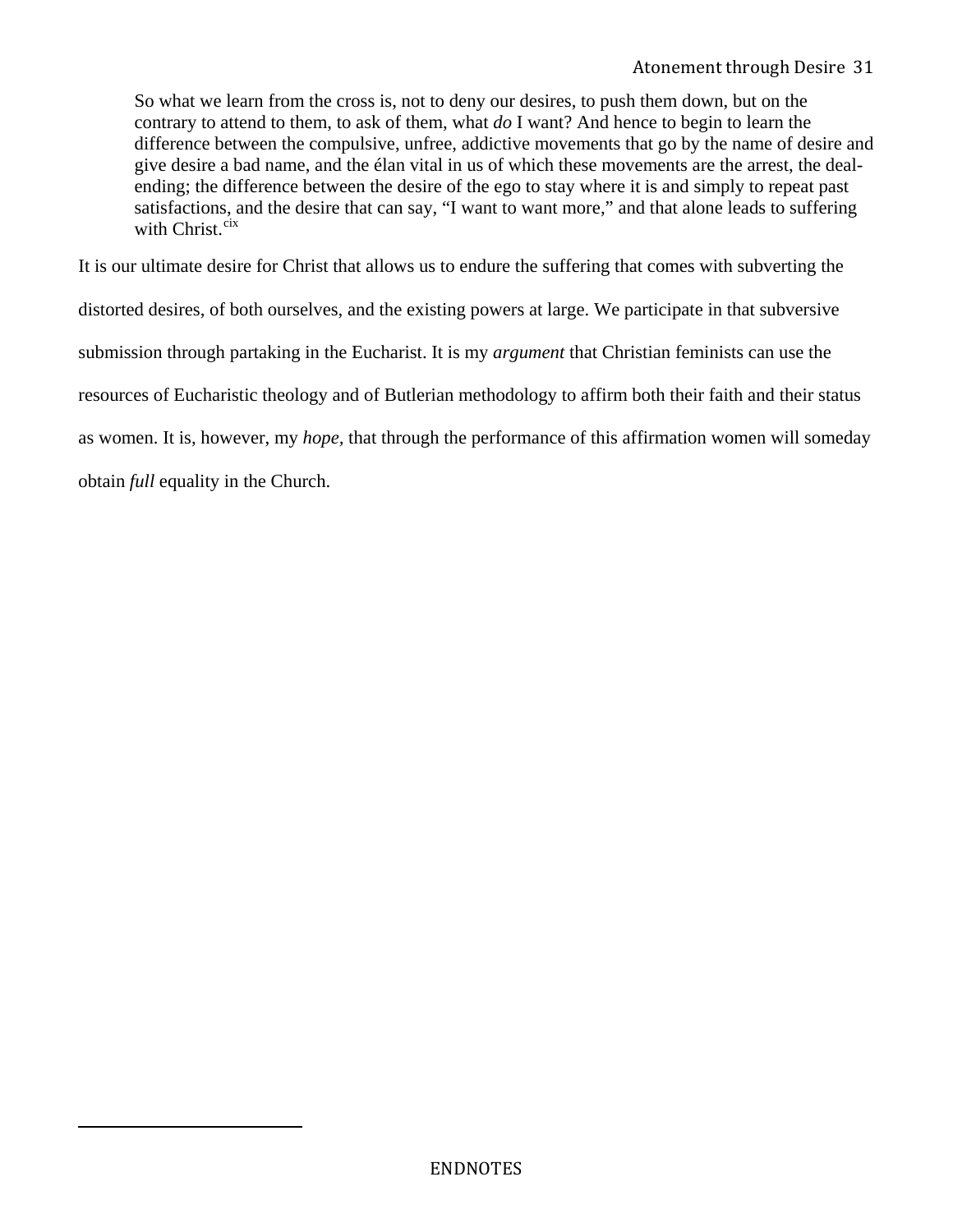Introduction:

i Catharine A. MacKinnon, "Feminism, Marxism, Method, and the State: Toward Feminist Jurisprudence" *Signs: Journal of Women in Culture and Society*, 8, no. 4 (1983), 635.

<span id="page-31-0"></span><u> 1989 - Andrea Santa Andrea Andrea Andrea Andrea Andrea Andrea Andrea Andrea Andrea Andrea Andrea Andrea Andr</u>

ii Sarah Coakley, *Powers and Submissions: Spirituality, Philosophy and Gender* (Oxford: Blackwell, 2002), xii. iii Judith Butler, "Contingent Foundations" in Seyla Benhabib, ed. *Feminist Contentions: A Philosophical Exchange* (New York: Routledge, 1995), 51.

iv Power as a theme in contemporary critical theory is most notably discussed by French philosopher Michel Foucault. See, for example *Discipline & Punish: The Birth of the Prison* (New York: Random House, 1995); *Power/Knowledge: Selected Interviews and Other Writings* (New York: Random House, 1980); or *The History of Sexuality, Volume 1: An Introduction* (New York: Random House, 1990). For good overviews of critical theory on power, see Stewart Clegg, *Power, Rule, and Domination: A Critical and Empirical Understanding of Power in Sociological Theory and Organizational Life* (London: International Library of Society, 1992), Steven Lukes, *Power: A Radical View*(New York: Palgrave Macmillan, 1995), or Michael Kelley, ed., *Critique and Power: Recasting the Foucault/Habermas Debate* (Cambridge, MA: MIT Press, 1994).

<sup>*v*</sup> Powers and Submissions, xii.

vi All Biblical quotations will be taken from the New Revised Standard Version (NRSV), unless otherwise noted. This text will be revisited in greater detail in the third part of this paper. See also *Powers & Submissions*, Chapter 1: "*Kenosis* and Subversion: On the Repression of 'Vulnerability' in Christian Feminist Writing."

vii Kwok Pui-Lan, *Postcolonial Imagination & Feminist Theology* (Louisville: Westminster John Knox Press, 2005), 77.

viii Howard Thurman, *Jesus and the Disinherited* (Boston: Beacon Press, 1981), 30-31.

ix Daphne Hampson, *Theology and Feminism* (Oxford: Basil Blackwell, 1990), 155.

Part One:

x Mary Daly, *Gyn/Ecology: The Metaethics of Radical Feminism* (Boston: Beacon Press, 1978), 95.

xi Martin Luther, *Lectures on Genesis,* Genesis 2:18, in *Luther's Works*, vol. 1, ed. Jarolav Pelikan (St. Louis: Concordia Publishing House, 1958), 115.

<sup>xii</sup> Marie Fortune, *Sexual Violence: The Unmentionable Sin* (New York: Pilgrim Press, 1983), 194.

<sup>xiii</sup> *Powers and Submissions*, xv.

xiv For more thorough accounts of the history of women's subordination within the church, see Rosemary Radford Ruether, ed. *Religion and Sexism: Images of Woman in the Jewish and Christian Traditions* (New York: Simon & Schuster, 1974); Alvin J. Schmidt, *Veiled and Silenced: How Culture Shaped Sexist Theology* (Macon, GA: Mercer University Press, 2000); and Rosemary Skinner Keller & Rosemary Radford Ruether, ed. *Encyclopedia of Women and Religion in North America* (Bloomington, IN: Indiana University Press, 2006).

xv David Alvin Schmidt *Veiled and Silenced: How Culture Shaped Sexist Theology* (Macon, GA: Mercer University Press, 1989).

*Veiled and Silenced*, 134. xvi

xvii Tertullian, *De Cultu Fem,* 1.1, emphasis mine. Unless otherwise noted, citations of the Fathers will be from Alexander Roberts and James Donaldson, eds. *The Ante-Nicene Fathers*, the English translation(1885-1897 American reprint of Edinburgh, ed., 1867-1880), revised by A. Cleveland Coxe (New York: Charles Scribner's Sons, 1899).

xviii Clement of Alexandria, *Strom*. 4,8 and 19.

xix Clement, *Paed.* 3, 11.

Clement, *Paed.* 3,3. xx

xxi *Adversus Octoginta Haereses* 1.643, as cited in David Alvin Schmidt *Veiled and Silenced: How Culture Shaped Sexist Theology* (Macon, GA: Mercer University Press, 1989), 87.

<sup>xxii</sup> Augustine, *De Bono Conj.* 3, 15.

<sup>xxiii</sup> Augustine, *De Bono Viduit.* 8, 11.

xxiv Martin Luther, *Lectures on Genesis*, vol. 2 of *Luther's Works*, trans. George Schick, Jaroslav Pelikan, ed. (St. Louis: Concordia Publishing House, 1958), 43-46.

xxv Luther's views on marriage differ immensely from the Church Fathers, in that he valued marriage as part of the Christian vocation. At one point, he tells his audience "You should be married, you should have a wife, you should have a husband." *Luther's Works*, vol. 2, 88.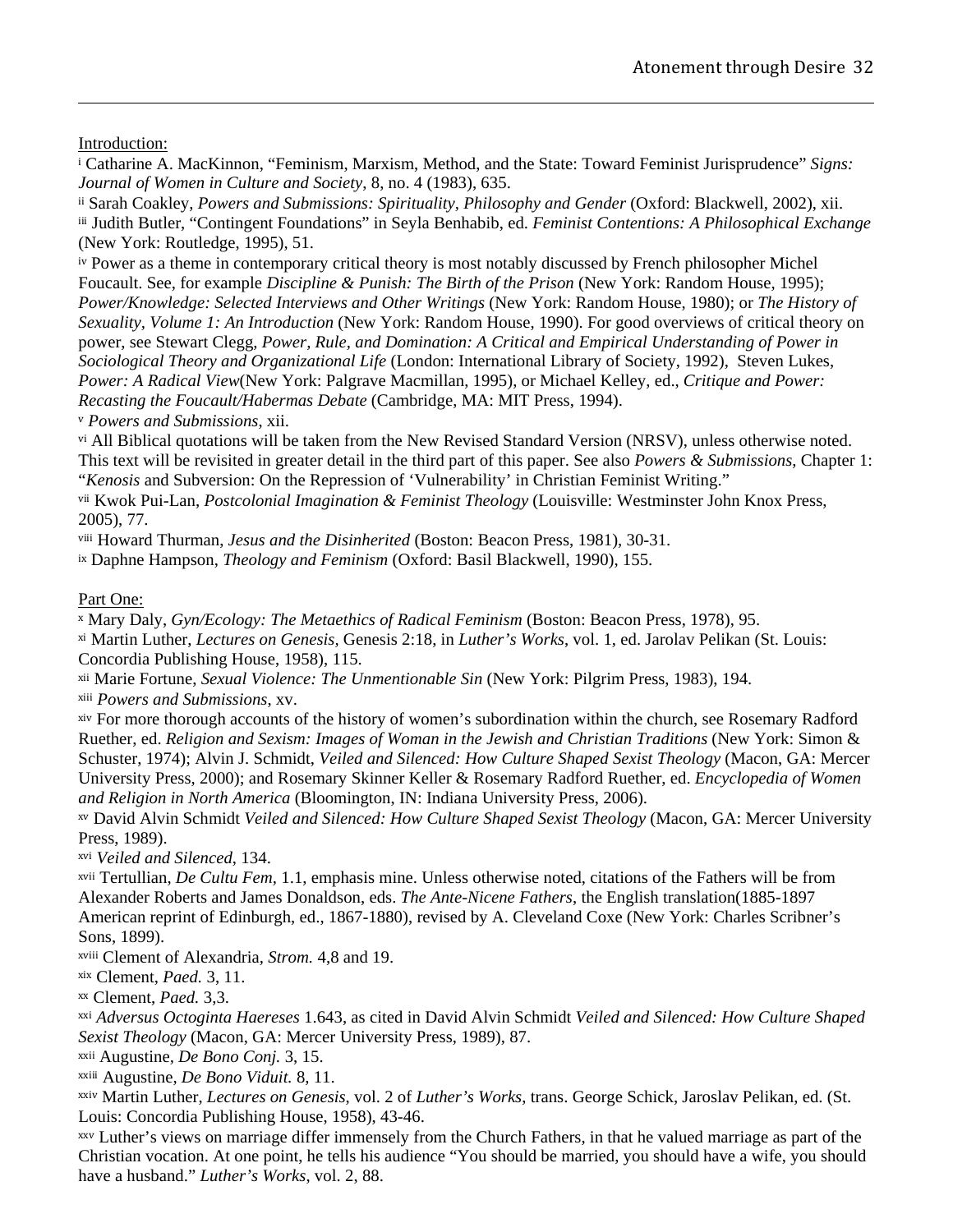<span id="page-32-0"></span><u> 1989 - Andrea Santa Andrea Andrea Andrea Andrea Andrea Andrea Andrea Andrea Andrea Andrea Andrea Andrea Andr</u> xxvi *Luther's Works*, vol. 2, 49.

xxvii "Commentary on 1 Corinthians 7," *Luther's Works*, vol. 2, 8.

xxviii *Luther's Works*, vol. 1, 118-119.

xxix Joan Arnold Romero "The Protestant Principle" in Rosemary Radford Ruether, ed. *Religion and Sexism: Images of Woman in the Jewish and Christian Traditions* (New York: Simon & Schuster, 1974), 324.

xxx Karl Barth, *Church Dogmatics* (Louisville: Westminster John Knox Press, 1994), III/1, 196.

xxxi Church Dogmatics, III/1, 288.

xxxii "The Protestant Principle," 325.

xxxiii "The Protestant Principle," 326. See also *Church Dogmatics* III/4, 171.

*Church Dogmatics*, III/4, 161. xxxiv

Jerome, *Against the Pelagians* 1.25, in *Veiled and Silenced*, 153. xxxv

*Leonis Papae Homilia* 34, in *Veiled and Silenced,* 153. xxxvi

Thomas Aquinas*, Summa Theologica* 14.89, in *Veiled and Silenced*, 153. xxxvii

xxxviii "The Baptist Faith and Message", Article IV, the Church. Found online at

http://www.sbc.net/bfm/bfm2000.asp

xxxix Patricia Tjaden & Nancy Thoennes, U.S. Dep't of Just., NCJ 181867, Extent, Nature, and Consequences of Intimate Partner Violence, at iii (2000), available at http://www.ojp.usdoj.gov/nij/pubs-sum/181867.htm. xl Callie Marie Rennison, U.S. Dep't of Just., NCJ 197838, Bureau of Justice Statistics Crime Data Brief: Intimate

Partner Violence, 1993-2001, at 1 (2003), available at http://www.ojp.usdoj.gov/bjs/pub/pdf/ipv01.pdf.

xli The Rave Project (2004) available at http://www.theraveproject.com/index.php/

resources/resource/looking\_at\_the\_data\_from\_religious\_leaders.

xlii Catherine Clark Kroeger & Nancy Nason-Clark, *No Place for Abuse: Biblical and Practical Resources to Counteract Domestic Violence* (Downers Grove, IL: InterVarsity Press, 2001) ,36.

Marie Fortune *Sexual Violence: The Unmentionable Sin* (Boston: Pilgrim Press, 1983), 47. xliii

xliv Saddleback Church's weekly attendance averages nearly 20,000, currently making it the eighth largest church in the U.S. "The Outreach 100: 100 Largest Churches" available at

http://www.sermoncentral.com/articleb.asp?article=Top-100-Largest-Churches.

xlv Available at http://saddlebackfamily.com/home/bibleqanda/index.html.

### Part Two:

xlvi Andrea Dworkin, available at http://womenshistory.about.com/od/quotes/a/ andrea\_dworkin.htm xlvii Catherine A. MacKinnon, *Towards a Feminist Theory of the State* (Cambridge: Harvard University Press, 1989), 124.

xlviii Mary Daly, *Gyn/Ecology: The Metaethics of Radical Feminism* (Boston: Beacon Press, 1978), 95. xlix Diane Capitani, "Imagining God in Our Ways: The Journals of Frances E. Willard." Feminist Theology: The Journal of the Britain & Ireland School of Feminist Theology 12.1 (2003), 57-88.

l For more on the work of the earliest feminist theologians, see Katharine Bushnell, *God's Word to Women*  (Piedmont, Calfornia: Ray Collins reprint, 1976) and especially Catherine Kroeger "The Legacy of Katherine Bushnell: a Hermeneutic for Women of Faith." *Priscilla Papers,* Fall 1995.

li See, for example, Rosemary Radford Ruether, *Sexism and God-Talk: Toward a Feminist Theology* (Boston: Beacon Books, 1993); Elizabeth Schussler Fiorenza *In Memory of Her: A Feminist Theological Reconstruction of Christian Origins* (New York: The Crossroad Publishing Company, 2000); and Phyllis Trible *God and the Rhetoric of Sexuality* (New York: Fortress Press, 1986). See also Elizabeth A. Johnson *She Who Is: The Mystery of God in Feminist Theological Discourse* (New York: The Crossroad Publishing Company, 1997). lii Sexism and God Talk, 137-138.

liii Daphne Hampson, *Theology and Feminism* (Oxford: Basil Blackwell, 1990), 154.

liv Mary Daly, *Gyn/Ecology: The Metaethics of Radical Feminism* (Boston: Beacon Press, 1978), 95.

lv Though MacKinnon and Dworkin worked closely together in their political projects, their scholarship was different in its goals and methods. From this point on, unless explicitly referencing one of Dworkin's works, I will only refer to MacKinnon, who, of the two, tends to do the more academic/scholarly work.

lvi Catharine MacKinnon, *Feminism Unmodified: Discourses on Life and Law* (Cambridge: Harvard University Press, 1989), 124.

lvii *Feminism Unmodified*, 51.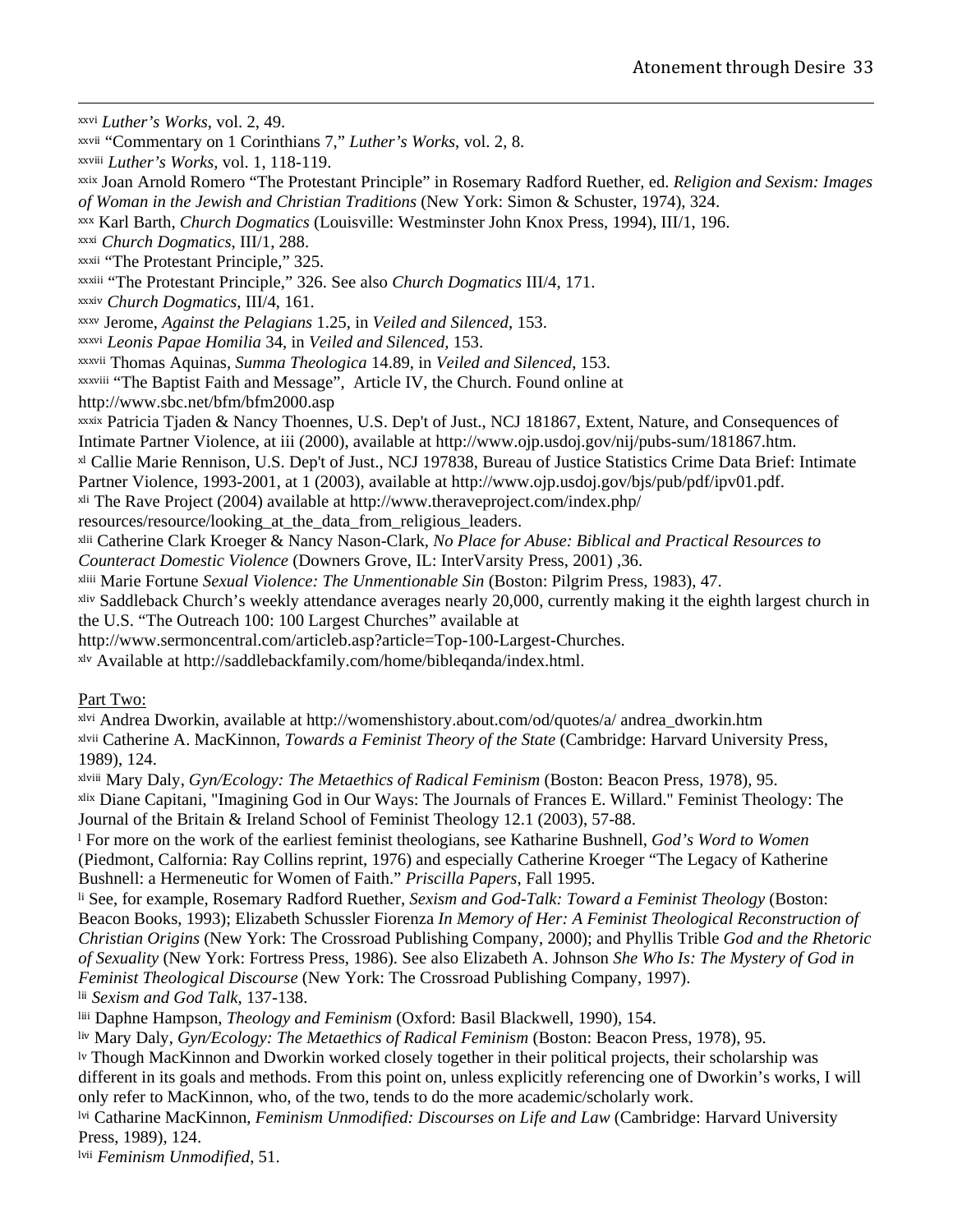<span id="page-33-0"></span>lviii Drucilla Cornell, *Beyond Accommodation: Ethical Feminism, Deconstruction, and the Law* (Lanham, MD: Rowman & Littlefield Publishers, 1999), 119. lix *Beyond Accomodation*, 130

<u> 1989 - Andrea Santa Andrea Andrea Andrea Andrea Andrea Andrea Andrea Andrea Andrea Andrea Andrea Andrea Andr</u>

Part Three:

lx Julia Collings, "Closer to God," *Skin Two,* 27, Fall,1991, 64.

<sup>1xi</sup> Phyllis Trible, *God and the Rhetoric of Sexuality* (Philadelphia: Fortress Press, 1978), 202.

<sup>1xii</sup> Jeremy Begbie, *Theology, Music, and Time* (Cambridge: Cambridge University Press, 2000), 186,

lxiii Michel Foucault, "The Subject and Power" in James D. Faubion, ed. *Power: Essential Works of Foucault 1954-*

*1984*, Robert Hurley, trans. (New York: The New Press, 2000), 327.

lxiv Michel Foucault, *The History of Sexuality, volume 1: An Introduction*, Robert Hurley, trans. (New York: Vintage Books, 1978), 92-93.

 $\frac{1}{x}$  "The Subject and Power," 342.

lxvi "The Subject and Power, 342.

lxvii Judith Butler, "Bodily Inscriptions, Performative Subversions" in Janet Price and Margrit Shildrick, eds. *Feminist Theory and the Body: A Reader* (New York: Routledge, 1999), 417.

lxviii "Bodily Inscriptions, Performative Subversions," 418.

lxix Judith Butler, "Contingent Foundations" in Seyla Benhabib, ed. *Feminist Contentions: A Philosophical Exchange* (New York: Routledge, 1995), 51.

lxx Judith Butler, *The Psychic Life of Power: Theories in Subjection* (Stanford: Stanford University Press, 1997). <sup>1xxi</sup> Judith Butler, *Bodies That Matter: On the Discursive Limits of "Sex"* (New York: Routledge, 1993), 15. lxxii See also Gilles Deleuze, *Difference and Repetition*, Paul Patton, trans. (New York: Columbia University Press, 1994).

lxxiii Saba Mahmood "Feminist Theory, Embodiment, and the Docile Agent: Some Reflections on the Egyptian Islamic Revival," *Cultural Anthropology*, May 2001; 16.2, 212.

 $\frac{1}{x}$  "Feminist Theory, Embodiment, and the Docile Agent," 211-212.

lxxv "Feminist Theory, Embodiment, and the Docile Agent," 203.

lxxvi John Stuart Mill, quoted in A. Passerin d'Entreves, *The Notion of the State* (Oxford: Clarendon Press, 1967), 204-205.

lxxvii Richard Bauckham, *God and the Crisis of Freedom: Biblical and Contemporary Perspectives* (Louisville: Westminster John Knox Press, 2002), 34.

<sup>lxxviii</sup> God and the Crisis of Freedom, 42.

lxxix Genesis 17: 8 Leviticus 26:12, Ezekiel 36:28. *God and the Crisis of Freedom*, 43.

lxxx John 8:34-36.

lxxxi John D. Zizioulas, *Being as Communion: Studies in Personhood and the Church* (Crestwood, NY: St. Vladimir's Seminary Press, 1985), 15.

<sup>lxxxii</sup> Being and Communion, 17.

**Being and Communion**, 19.

**Ixxxiv Being and Communion, 46.** 

lxxxv Sebastian Moore "The Crisis of an Ethic without Desire" in Gene Rogers, ed. *Theology and Sexuality: Classic and Contemporary Readings* (Oxford: Blackwell, 2002),157-158.

<sup>1xxxvi</sup> "The Crisis of an Ethic without Desire," 158.

<sup>1xxxvii</sup> "The Crisis of an Ethic without Desire," 158.

lxxxviii I use the notion of queering here, because I think it is the most appropriate verb to describe what Butler is doing. David Halperin offers a definition of the notion of queering in his book *How to Do the History of Homosexuality* (Chicago: University of Chicago Press, 2002), 24: "Queer is by definition whatever is at odds with the normal, the legitimate, the dominant. There is nothing in particular to which it necessarily refers. It is an identity without an essence.'" Judith Butler is considered to be one of the founders of queer theory, alongside Teresa de Lauretis and Eve Kosofsky Sedgwick.

lxxxix William Cavanaugh *Torture and Eucharist: Theology, Politics, and the Body of Christ* (Oxford: Blackwell, 1998), 2.

<sup>xc</sup> Torture and Eucharist, 212.

xci *Torture and Eucharist,* 205-281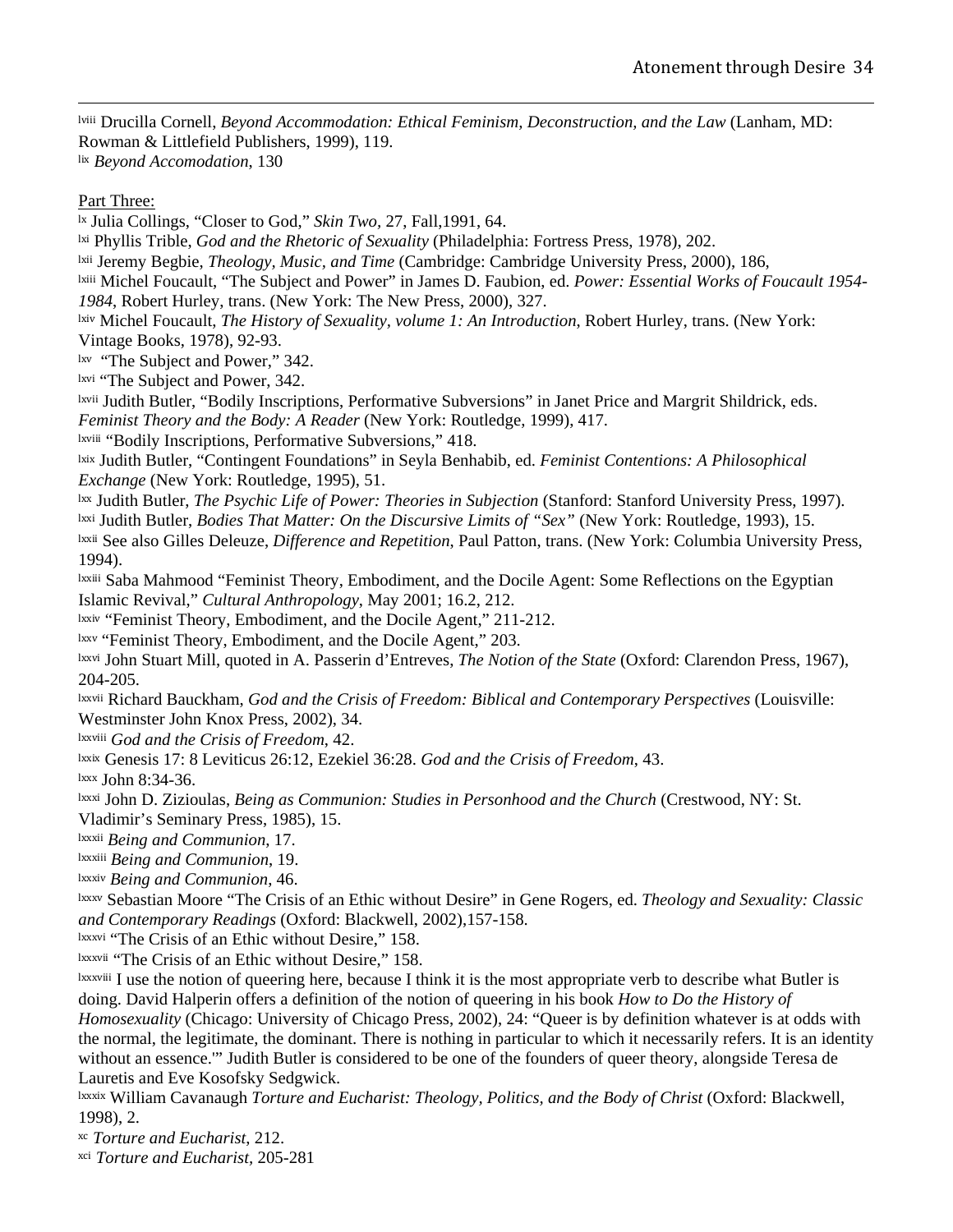<span id="page-34-0"></span><u> 1989 - Andrea Santa Andrea Andrea Andrea Andrea Andrea Andrea Andrea Andrea Andrea Andrea Andrea Andrea Andr</u> xcii *To rture and Eucharist,* 232, emphasis mine.

xciiixciii Virginia Burrus, *Saving Shame: Martyrs, Saints, and Other Abject Subjects* (Philadelphia: University of Pennsylvania Press, 2008), 13.

**xciv** Saving Shame, 8.

*xcv Torture and Eucharist*, 275.

xcvi Graham Ward "Bodies: The Displaced Body of Christ," in John Millbank, Catherine Pickstock, & Graham Ward, eds. *Radical Orthodoxy: A New Theology* (New York: Routledge, 1999), 167.

xcvii *Powers and Submissions*, xiii, citing G.W.F. Hegel, *The Phenomenology of Mind* (New York: Routledge,1967), 'Lordship and Bondage,' 229-40.

Part Four:

xcvii i Slavoj Zizek, *The Plague of Fantasies: Wo Est War* (New York:Verso, 1997), 54.

xcix French philosopher Jean Baudrillard also utilizes this same technique in what is his idea of implosion—whereby hyper-conformist simulation of the very mechanisms of simulacra actually work to undermine the maximization of meaning in the hyper-reality. See Jean Baudrillard, *Simulacra and Simulation (The Body, in Theory: Histories of ultural Materialism)* (Grand Rapids: University of Michigan Press, 1995). *C*

<sup>c</sup> The Plague of Fantasies, 22.

<sup>ci</sup> The Plague of Fantasies, 25.

cii 1 Corinthians 14:33-35

ciii See, for instance, Marcia Riggs *Plenty Good Room: Women versus Male Power in the Black Church* (Eugene, OR: Wipf and Stock, 2008); ; Gary Soulsman "In Church, Women Lead the Way," *Deleware News Journal*, April 20, 2003; Pyong Gap Min "Severe Underrepresentation of Women in Church Leadership in the Korean Immigrant Community in the United States" *Journal for the Scientific Study of Religion*, 47, 2, 225-41.

<sup>civ</sup> Marcia Riggs *Plenty Good Room: Women versus Male Power in the Black Church* (:Wipf and Stock, 2008), 19. cv Suzanne Batchelor "Women Leave Church to Answer Call to Priesthood" *Women's eNews*. December 24, 2002, http://www.womensenews.org/article.cfm/dyn/aid/ 1156/context/archive. Accessed April 21, 2009.

cvi David DeLambo "Lay Parish Ministers" *National Pastoral Life Center.* http://www.future

church.org/wicl/ministers.htm. Accessed April 22, 2009.

cvii David Matzo McCarthy, *Sex and Love in the Home: A Theology of the Household* ( London: SCM Press, 2001),266, footnote 26. McCarthy's claim is no doubt controversial, and it is no surprise that it is 'hidden' in the footnotes of his text.

cviii Matthew 5: 38-40. See Walter Wink *Jesus and Nonviolence: A Third Way* (Fortress Press: Minneapolis, 2003), 9-15. Wink does not call his work Butlerian or Zizekian, but his analysis is assuredly that.

<sup>x</sup> Sebastian Moore "The Crisis of an Ethic without Desire" in Gene Rogers, ed. *Theology and Sexuality: Classic*  ci *nd Contemporary Readings* (Oxford: Blackwell, 2002), 158. *a*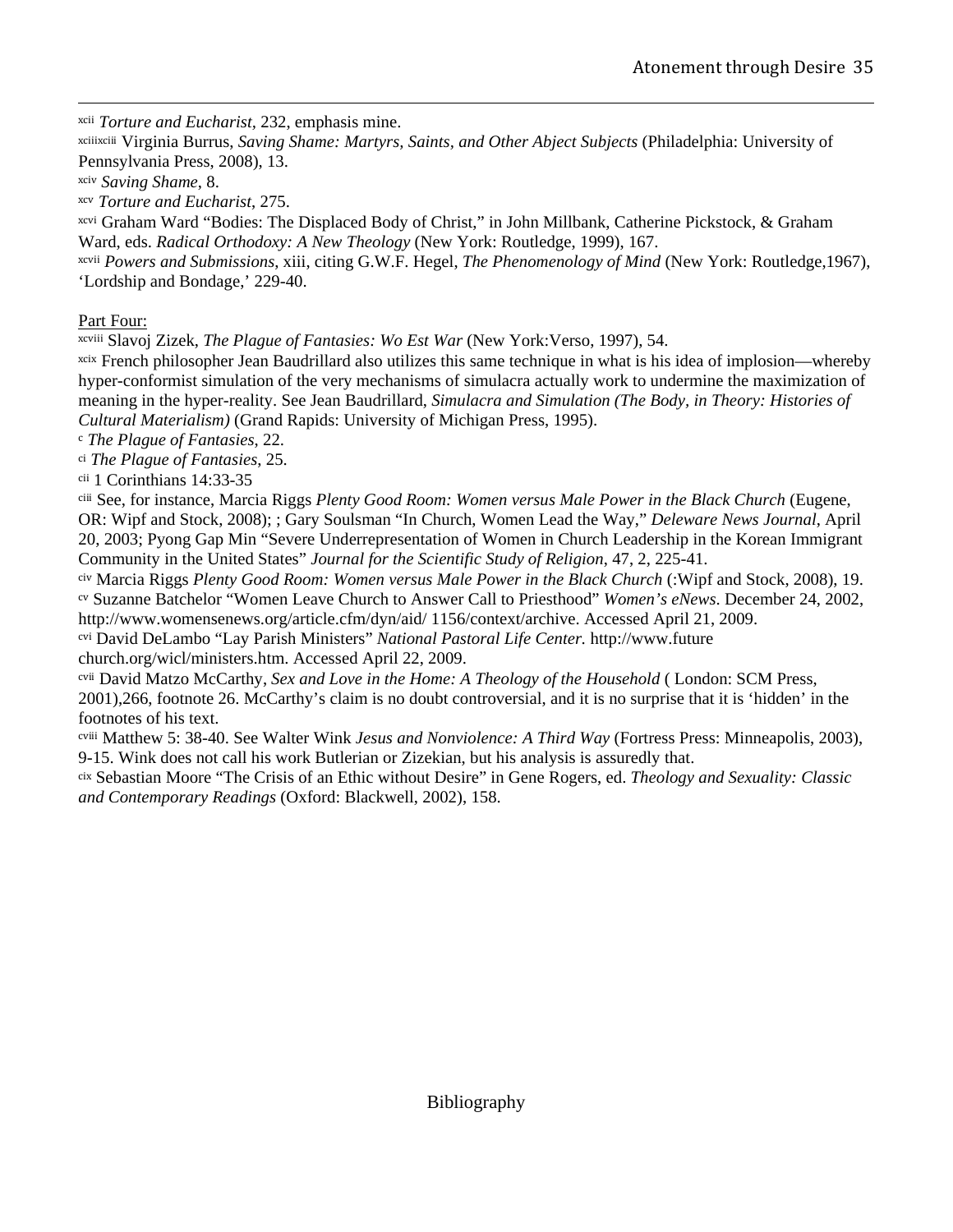Batchelor, Suzanne, "Women Leave Church to Answer Call to Priesthood" *Women's eNews*. December 24, 2002, http://www.womensenews.org/article.cfm/dyn/aid/1156/context/archive. Accessed April 21, 2009.

<u> 1989 - Andrea Santa Andrea Andrea Andrea Andrea Andrea Andrea Andrea Andrea Andrea Andrea Andrea Andrea Andr</u>

- Bauckham, Richard, *God and the Crisis of Freedom: Biblical and Contemporary Perspectives* (Louisville: Westminster John Knox Press), 2002.
- Baudrillard, Jean, *Simulacra and Simulation (The Body, in Theory: Histories of Cultural Materialism)* (Grand Rapids: University of Michigan Press), 1995.
- Barth, Karl, *Church Dogmatics* (Louisville: Westminster John Knox Press), 1994.
- Begbie, Jeremy, *Theology, Music, and Time* (Cambridge: Cambridge University Press), 2000.
- Benhabib, Seyla, ed. *Feminist Contentions: A Philosophical Exchange* (New York: Routledge), 1995.
- Burrus, Virginia, *Saving Shame: Martyrs, Saints, and Other Abject Subjects* (Philadelphia: University of Pennsylvania Press), 2008.
- Butler, Judith, *Bodies That Matter: On the Discursive Limits of "Sex"* (New York: Routledge), 1993.
- ----*The Psychic Life of Power: Theories in Subjection* (Stanford: Stanford University Press), 1997.
- Bushnell, Katharine, *God's Word to Women* (Piedmont, Calfornia: Ray Collins reprint), 1976.
- Capitani, Diane, "Imagining God in Our Ways: The Journals of Frances E. Willard." Feminist Theology: The Journal of the Britain & Ireland School of Feminist Theology 12.1, 2003.
- Cavanaugh, William, *Torture and Eucharist: Theology, Politics, and the Body of Christ* (Oxford: Blackwell), 1998.
- Clegg, Stewart, *Power, Rule, and Domination: A Critical and Empirical Understanding of Power in Sociological Theory and Organizational Life* (London: International Library of Society), 1992.
- Coakley, Sarah, *Powers and Submissions: Spirituality, Philosophy and Gender* (Oxford: Blackwell), 2002.
- Collings, Julia, "Closer to God," *Skin Two,* 27, Fall,1991.
- Cornell, Drucilla, *Beyond Accommodation: Ethical Feminism, Deconstruction, and the Law* (Lanham, MD: Rowman & Littlefield Publishers), 1999.
- Daly, Mary, *Gyn/Ecology: The Metaethics of Radical Feminism* (Boston: Beacon Press), 1978.
- DeLambo, David, "Lay Parish Ministers" *National Pastoral Life Center.* http://www.future church.org/wicl/ministers.htm. Accessed April 22, 2009.
- d'Entreves, A. Passerin, *The Notion of the State* (Oxford: Clarendon Press), 1967.
- Deleuze, Gilles, *Difference and Repetition*, Paul Patton, trans. (New York: Columbia University Press), 1994.
- Faubion, James D., ed. *Power: Essential Works of Foucault 1954-1984*, Robert Hurley, trans. (New York: The New Press), 2000.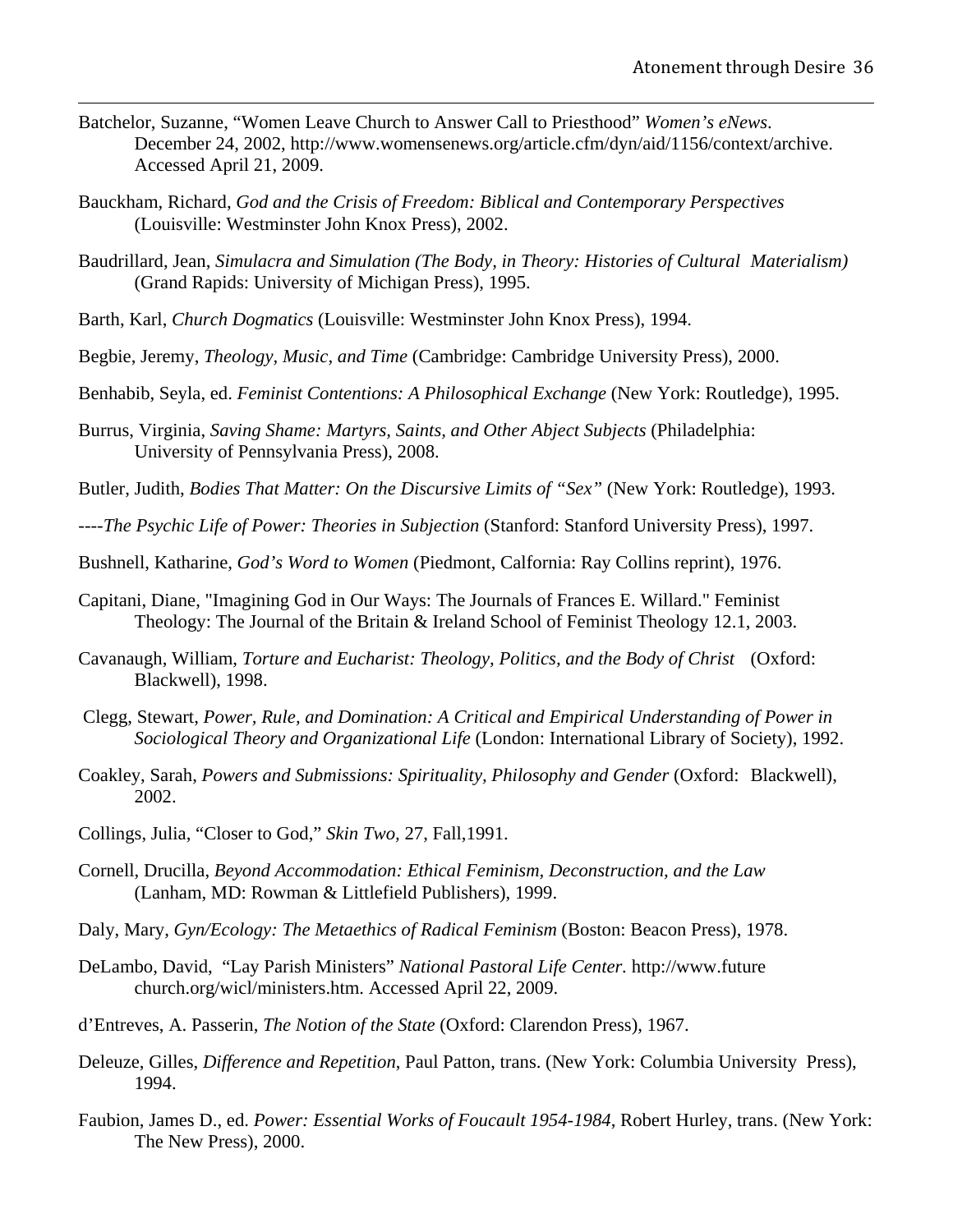- Fortune, Marie, *Sexual Violence: The Unmentionable Sin* (New York: Pilgrim Press), 1983.
- Foster, Hal, ed. *The Anti-Aesthetic: Essays on Postmodern Culture* (Port Townsend, WA: Bay Press), 1983.

<u> 1989 - Andrea Santa Andrea Andrea Andrea Andrea Andrea Andrea Andrea Andrea Andrea Andrea Andrea Andrea Andr</u>

- Foucault, Michel, *Discipline & Punish: The Birth of the Prison* (New York: Random House), 1995.
- ---- *The History of Sexuality, Volume 1: An Introduction* (New York: Random House), 1990.
- ---- *Power/Knowledge: Selected Interviews and Other Writings* (New York: Random House), 1980.
- Gap Min, Pyong, "Severe Underrepresentation of Women in Church Leadership in the Korean Immigrant Community in the United States" *Journal for the Scientific Study of Religion*, 47, 2.
- Halperin, David, *How to Do the History of Homosexuality* (Chicago: University of Chicago Press), 2002.

Hampson, Daphne, *Theology and Feminism* (Oxford: Basil Blackwell), 1990.

- Hegel, Georg W.F., *The Phenomenology of Mind* (New York:Routledge), 1967.
- Johnson, Elizabeth A. *She Who Is: The Mystery of God in Feminist Theological Discourse* (New York: The Crossroad Publishing Company), 1997.
- Kelley, Michael, ed., *Critique and Power: Recasting the Foucault/Habermas Debate* (Cambridge, MA: MIT Press), 1994.
- Kroeger Catherine, "The Legacy of Katherine Bushnell: a Hermeneutic for Women of Faith." *Priscilla Papers,* Fall 1995.
- Kroeger, Catherine Clark & Nancy Nason-Clark, *No Place for Abuse: Biblical and Practical Resources to Counteract Domestic Violence* (Downers Grove, IL: InterVarsity Press), 2001.
- Lukes, Steven, *Power: A Radical View*(New York: Palgrave Macmillan), 1995.
- Luther, Martin, *Lectures on Genesis,* Genesis 2:18, in *Luther's Works*, vol. 1, ed. Jarolav Pelikan (St. Louis: Concordia Publishing House), 1958.
- MacKinnon, Catharine A. "Feminism, Marxism, Method, and the State: Toward Feminist Jurisprudence" *Signs: Journal of Women in Culture and Society*, 8, no. 4, 1983.
- ---- *Feminism Unmodified: Discourses on Life and Law* (Cambridge: Harvard University Press), 1989.
- ----*Towards a Feminist Theory of the State* (Cambridge: Harvard University Press), 1989.
- Mahmood, Saba, "Feminist Theory, Embodiment, and the Docile Agent: Some Reflections on the Egyptian Islamic Revival," *Cultural Anthropology*, May 2001; 16.2.
- Matzo McCarthy, David, *Sex and Love in the Home: A Theology of the Household* ( London: SCM Press), 2001.
- Millbank, John, Catherine Pickstock, & Graham Ward, eds. *Radical Orthodoxy: A New Theology* (New York: Routledge), 1999.
- Price, Janet and Margrit Shildrick, eds. *Feminist Theory and the Body: A Reader* (New York: Routledge), 1999.